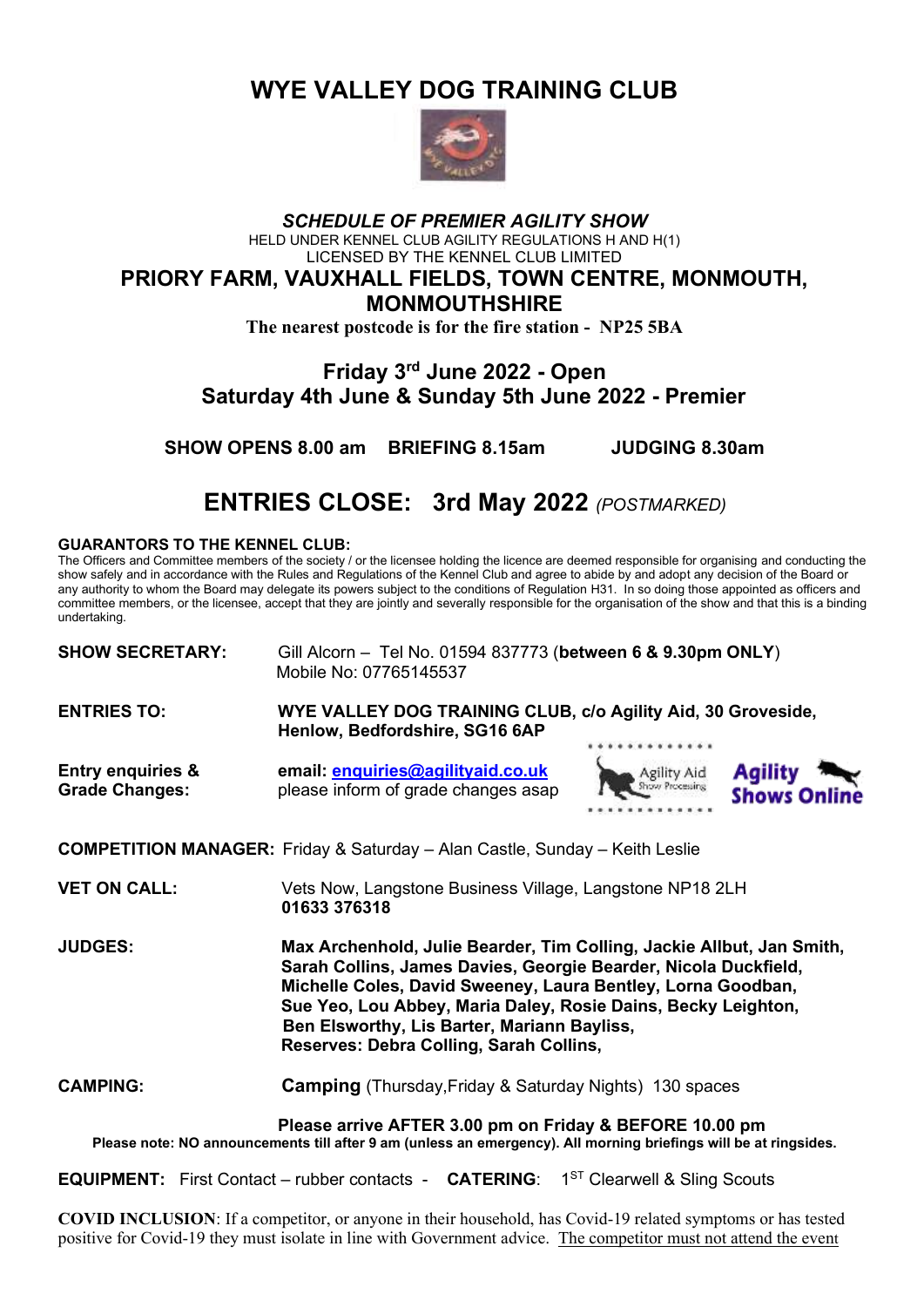## *WYE VALLEY DOG TRAINING CLUB OPEN & PREMIER AGILITY SHOW*

### **FRIDAY 3rd June 2022**

| <b>Class</b>            | <b>Description</b> | <b>Size of Dog</b> | <b>Type</b>               |             |                |                | Grades                  |                |         |                | <b>Judge</b>            |
|-------------------------|--------------------|--------------------|---------------------------|-------------|----------------|----------------|-------------------------|----------------|---------|----------------|-------------------------|
| <u>No.</u>              |                    |                    | <u>of</u><br><b>Class</b> |             |                |                |                         |                |         |                |                         |
| 1                       | Agility            | Large              | Comb                      | $\mathbf 1$ | $\overline{2}$ | $\mathbf{3}$   | 4                       |                |         |                | <b>Michelle Coles</b>   |
|                         | Challenge          |                    |                           |             |                |                |                         |                |         |                |                         |
| $\boldsymbol{2}$        | Agility            | Large              | Graded                    |             |                |                |                         | 5              | 6       | $\overline{7}$ | Georgie Bearder         |
| 3                       | Jumping            | Large              | Graded                    | 1           | $\overline{2}$ |                |                         |                |         |                | <b>Julie Bearder</b>    |
| $\overline{\mathbf{4}}$ | Jumping            | Large              | Graded                    |             |                | $\overline{3}$ |                         |                |         |                | <b>Tim Colling</b>      |
| 5                       | Jumping            | Large              | Graded                    |             |                |                | $\overline{\mathbf{4}}$ | 5              |         |                | <b>Tim Colling</b>      |
| 6                       | Jumping            | Large              | Graded                    |             |                |                |                         |                | 6       | $\overline{7}$ | <b>Tim Colling</b>      |
| 7                       | Jumping            | Large              | Comb                      | 1           | $\overline{2}$ | 3              | $\overline{4}$          |                |         |                | <b>Michelle Coles</b>   |
| 8                       | Jumping            | Large              | Comb                      |             |                |                |                         | 5              | 6       | $\overline{7}$ | Georgie Bearder         |
|                         |                    |                    |                           |             |                |                |                         |                |         |                |                         |
| 9                       | Agility            | Intermediate       | Graded                    | 1           | $\overline{2}$ |                |                         |                |         |                | <b>Michelle Coles</b>   |
| 10                      | Agility            | Intermediate       | Graded                    |             |                | $\overline{3}$ |                         |                |         |                | <b>Michelle Coles</b>   |
| 11                      | Agility            | Intermediate       | Graded                    |             |                |                | $\overline{\mathbf{4}}$ | 5              |         |                | Georgie Bearder         |
| 12                      | Agility            | Intermediate       | Graded                    |             |                |                |                         |                | 6       | $\overline{7}$ | Jan Smith               |
| 13                      | Jumping            | Intermediate       | Graded                    | 1           | $\overline{2}$ |                |                         |                |         |                | Julie Bearder           |
| 14                      | Jumping            | Intermediate       | Graded                    |             |                | 3              |                         |                |         |                | <b>Tim Colling</b>      |
| 15                      | Jumping            | Intermediate       | Graded                    |             |                |                | $\overline{\mathbf{4}}$ | 5              |         |                | <b>Tim Colling</b>      |
| 16                      | Jumping            | Intermediate       | Graded                    |             |                |                |                         |                | 6       | $\overline{7}$ | <b>Tim Colling</b>      |
| 17                      | Jumping            | Intermediate       | Comb                      | 1           | $\overline{2}$ | 3 <sup>1</sup> | $\overline{4}$          |                |         |                | <b>Nicole Duckfield</b> |
| 18                      | Jumping            | Intermediate       | Comb                      |             |                |                |                         | 5              | $\,6\,$ | $\overline{7}$ | Georgie Bearder         |
|                         |                    |                    |                           |             |                |                |                         |                |         |                |                         |
| 19                      | Agility            | Medium             | Graded                    | 1           | $\overline{2}$ |                |                         |                |         |                | <b>Jackie Allbut</b>    |
| 20                      | Agility            | Medium             | Graded                    |             |                | 3              |                         |                |         |                | Georgie Bearder         |
| 21                      | Agility            | Medium             | Graded                    |             |                |                | $\overline{4}$          | 5              |         |                | Jackie Allbut           |
| 22                      | Agility            | Medium             | Graded                    |             |                |                |                         |                | 6       | $\overline{7}$ | Jan Smith               |
| 23                      | Jumping            | Medium             | Graded                    | 1           | $\overline{2}$ |                |                         |                |         |                | Julie Bearder           |
| 24                      | Jumping            | Medium             | Graded                    |             |                | $\overline{3}$ |                         |                |         |                | Jackie Allbut           |
| 25                      | Jumping            | Medium             | Graded                    |             |                |                | $\overline{\mathbf{4}}$ | 5              |         |                | <b>Tim Colling</b>      |
| 26                      | Jumping            | Medium             | Graded                    |             |                |                |                         |                | 6       | $\overline{7}$ | Jan Smith               |
| 27                      | Jumping            | Medium             | Comb                      | 1           | $\overline{2}$ | $\mathfrak{S}$ | $\overline{4}$          |                |         |                | Nicola Duckfield        |
| 28                      | Jumping            | Medium             | Comb                      |             |                |                |                         | $\overline{5}$ | $\,6\,$ | $\overline{7}$ | Julie Bearder           |
|                         |                    |                    |                           |             |                |                |                         |                |         |                |                         |
| 29                      | Agility            | Small              | Graded                    |             | $\overline{2}$ |                |                         |                |         |                | Jackie Allbut           |
| 30                      | Agility            | Small              | Graded                    |             |                | $\mathbf{3}$   |                         |                |         |                | Georgie Bearder         |
| 31                      | Agility            | Small              | Graded                    |             |                |                | $\overline{4}$          | $\overline{5}$ |         |                | Jackie Allbut           |
| 32                      | Agility            | Small              | Graded                    |             |                |                |                         |                | $\,6\,$ | $\overline{7}$ | Jan Smith               |
| 33                      | Jumping            | Small              | Graded                    | 1           | $\overline{2}$ |                |                         |                |         |                | Julie Bearder           |
| 34                      | Jumping            | Small              | Graded                    |             |                | $\mathfrak{S}$ |                         |                |         |                | Jackie Allbutt          |
| 35                      | Jumping            | Small              | Graded                    |             |                |                | $\overline{4}$          | 5              |         |                | <b>Tim Colling</b>      |
| 36                      | Jumping            | Small              | Graded                    |             |                |                |                         |                | $6 \,$  | $\overline{7}$ | Jan Smith               |
| 37                      | Jumping            | Small              | Comb                      | 1           | $\overline{2}$ | 3 <sup>1</sup> | $\overline{4}$          |                |         |                | Nicola Duckfield        |
| 38                      | Jumping            | Small              | Comb                      |             |                |                |                         | 5              | $\,6$   | $\overline{7}$ | Julie Bearder           |
|                         |                    |                    |                           |             |                |                |                         |                |         |                |                         |

Should numbers dictate extra judges may be appointed and judges classes may be changed.

Live scores and ring/class updates can be viewed online at: [www.agilityaid.co.uk/results](http://www.agilityaid.co.uk/results)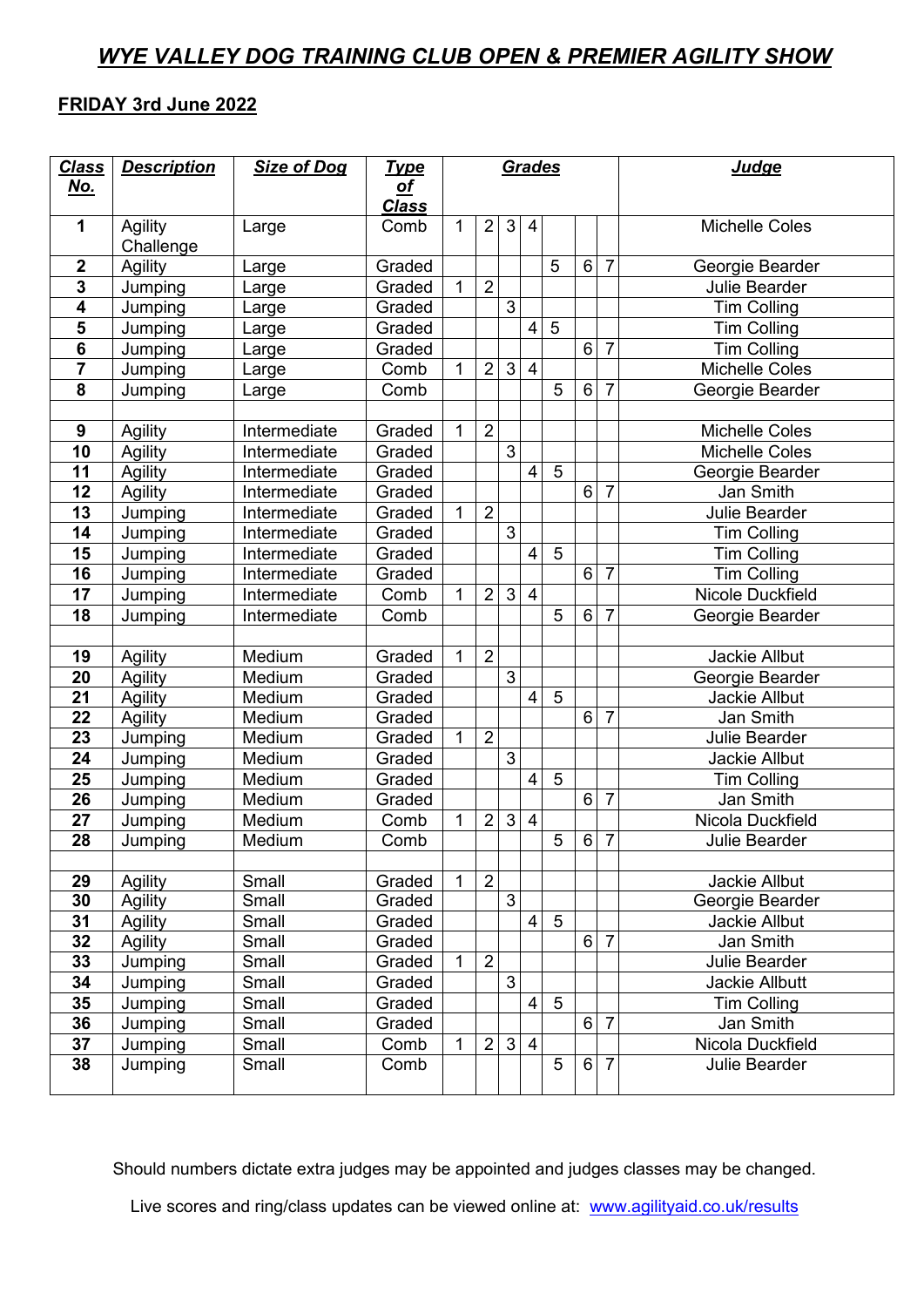## **SATURDAY 4 th June 2022**

| <b>Class</b> | <b>Description</b>      | <b>Size of Dog</b>           | <u>Type</u>               | Grades |                | <b>Judge</b> |                |                |                 |                |                          |
|--------------|-------------------------|------------------------------|---------------------------|--------|----------------|--------------|----------------|----------------|-----------------|----------------|--------------------------|
| <u>No.</u>   |                         |                              | <u>of</u><br><b>Class</b> |        |                |              |                |                |                 |                |                          |
| 39           | Discover Dogs           | a) Sml/Med                   | Comb                      | 1      | $\overline{2}$ | 3            | $\overline{4}$ | 5              | $6\phantom{1}6$ | $\overline{7}$ | Max Archenhold           |
|              | <b>Small/Mixi Pairs</b> | b) Sml/Int                   |                           |        |                |              |                |                |                 |                |                          |
|              | (special)               | c) Sml/Lge                   |                           |        |                |              |                |                |                 |                |                          |
| 40           | <b>Crufts Large</b>     | Large                        | Comb                      | 1      | $\overline{2}$ | 3            | $\overline{4}$ | 5              |                 |                | Laura Bentley            |
|              | Novice ABC              |                              |                           |        |                |              |                |                |                 |                |                          |
|              | <b>Agility Stakes</b>   |                              |                           |        |                |              |                |                |                 |                |                          |
| 41           | (special)<br>Agility    |                              | Graded                    | 1      | $\overline{2}$ |              |                |                |                 |                | Sue Yeo                  |
| 42           | Agility                 | Large<br>Large               | Graded                    |        |                | 3            |                |                |                 |                | Maria Daley              |
| 43           | Agility                 | Large                        | Graded                    |        |                |              | $\overline{4}$ | 5              |                 |                | Sue Yeo                  |
| 44           | Agility                 | Large                        | Graded                    |        |                |              |                |                | 6               | $\overline{7}$ | Maria Daley              |
| 45           | Jumping                 | Large                        | Graded                    | 1      | $\overline{2}$ |              |                |                |                 |                | Lou Abbey                |
| 46           | Jumping                 | Large                        | Graded                    |        |                | 3            |                |                |                 |                | <b>Max Archenhold</b>    |
| 47           | Jumping                 | Large                        | Graded                    |        |                |              | 4              | 5              |                 |                | David Sweeney            |
| 48           | Jumping                 | Large                        | Graded                    |        |                |              |                |                | 6               | $\overline{7}$ | David Sweeney            |
| 49           | Agility                 | Large                        | Comb                      | 1      | $\overline{2}$ |              |                |                |                 |                | Sue Yeo                  |
| 50           | Agility                 | Large                        | Comb                      |        |                | 3            | 4              | 5              |                 |                | Maria Daley              |
| 51           | Agility                 | Large                        | Comb                      |        |                |              |                |                | 6               | $\overline{7}$ | Laura Bentley            |
|              |                         |                              |                           |        |                |              |                |                |                 |                |                          |
| 52           | Crufts                  | Intermediate                 | Comb                      | 1      | $\overline{2}$ | 3            | $\overline{4}$ | 5              |                 |                | Laura Bentley            |
|              | Intermediate            |                              |                           |        |                |              |                |                |                 |                |                          |
|              | Novice                  |                              |                           |        |                |              |                |                |                 |                |                          |
|              | <b>ABC Agility</b>      |                              |                           |        |                |              |                |                |                 |                |                          |
|              | Stakes (special)        |                              |                           |        |                |              |                |                |                 |                |                          |
| 53           | Agility                 | Intermediate                 | Graded                    | 1      | $\overline{2}$ |              |                |                |                 |                | Sue Yeo                  |
| 54           | Agility                 | Intermediate                 | Graded                    |        |                | 3            |                |                |                 |                | Maria Daley              |
| 55           | Agility                 | Intermediate                 | Graded                    |        |                |              | 4              | 5              |                 | $\overline{7}$ | Sue Yeo                  |
| 56<br>57     | Agility                 | Intermediate<br>Intermediate | Graded<br>Graded          | 1      | $\overline{2}$ |              |                |                | 6               |                | Maria Daley<br>Lou Abbey |
| 58           | Jumping<br>Jumping      | Intermediate                 | Graded                    |        |                | 3            |                |                |                 |                | Max Archenhold           |
| 59           | Jumping                 | Intermediate                 | Graded                    |        |                |              | 4              | $\overline{5}$ |                 |                | David Sweeney            |
| 60           | Jumping                 | Intermediate                 | Graded                    |        |                |              |                |                | 6               | $\overline{7}$ | David Sweeney            |
| 61           | Agility                 | Intermediate                 | Comb                      | 1      | $\overline{2}$ |              |                |                |                 |                | Sue Yeo                  |
| 62           | Agility                 | Intermediate                 | Comb                      |        |                | 3            | $\overline{4}$ | 5              |                 |                | Maria Daley              |
| 63           | Agility                 | Intermediate                 | Comb                      |        |                |              |                |                | 6               | $\overline{7}$ | Laura Bentley            |
|              |                         |                              |                           |        |                |              |                |                |                 |                |                          |
| 64           | <b>Kennel Club</b>      | Small                        | Comb                      |        |                |              |                | 5              | $6\phantom{1}$  | $\overline{7}$ | <b>Sarah Collins</b>     |
|              | Small Dog               |                              |                           |        |                |              |                |                |                 |                |                          |
|              | <b>Agility Stakes</b>   |                              |                           |        |                |              |                |                |                 |                |                          |
|              | (special)               |                              |                           |        |                |              |                |                |                 |                |                          |
| 65           | Agility                 | Small                        | Graded                    | 1      | $\overline{2}$ |              |                |                |                 |                | <b>Sarah Collins</b>     |
| 66           | Agility                 | Small                        | Graded                    |        |                | 3            | $\overline{4}$ | 5              |                 |                | Sue Yeo                  |
| 67           | Agility                 | Small                        | Graded                    |        |                |              |                |                | 6               | $\overline{7}$ | Sue Yeo                  |
| 68           | Jumping                 | Small                        | Graded                    | 1      | $\overline{2}$ |              |                |                |                 |                | Max Archenhold           |
| 69<br>70     | Jumping                 | Small                        | Graded                    |        |                | 3            | 4              | 5              |                 | $\overline{7}$ | Lou Abbey                |
|              | Jumping                 | Small                        | Graded                    |        |                |              |                |                | 6               |                | David Sweeney            |
| 71           | Agility                 | Medium                       | Graded                    | 1      | $\overline{2}$ |              |                |                |                 |                | <b>Sarah Collins</b>     |
| 72           | Agility                 | Medium                       | Graded                    |        |                | 3            | 4              | 5              |                 |                | Sue Yeo                  |
| 73           | Agility                 | Medium                       | Graded                    |        |                |              |                |                | 6               | $\overline{7}$ | Sue Yeo                  |
| 74           | Jumping                 | Medium                       | Graded                    | 1      | $\overline{2}$ |              |                |                |                 |                | Max Archenhold           |
| 75           | Jumping                 | Medium                       | Graded                    |        |                | 3            | 4              | 5              |                 |                | Lou Abbey                |
| 76           | Jumping                 | Medium                       | Graded                    |        |                |              |                |                | 6               | $\overline{7}$ | David Sweeney            |

Should numbers dictate extra judges may be appointed and judges classes may be changed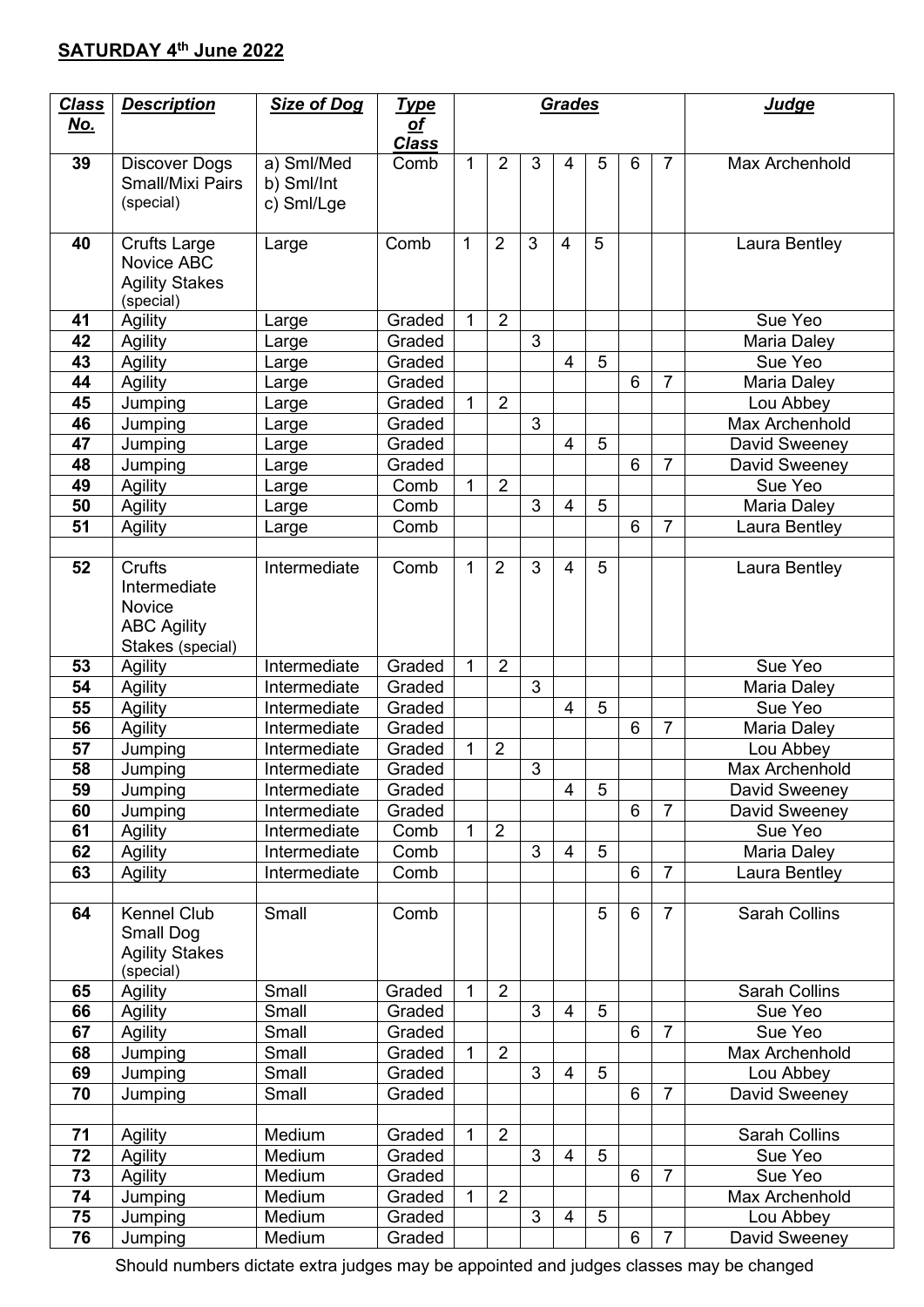## **SUNDAY 5th June 2022**

| <b>Class</b> | <b>Description</b>         | <b>Size of Dog</b> | <b>Type of</b>   |              |                |                | Grades         |                |                 |                | <b>Judge</b>                                 |
|--------------|----------------------------|--------------------|------------------|--------------|----------------|----------------|----------------|----------------|-----------------|----------------|----------------------------------------------|
| <u>No.</u>   |                            |                    | <b>Class</b>     |              |                |                |                |                |                 |                |                                              |
| 77           | <b>Agility</b>             | Large              | Graded           | 1            | $\overline{2}$ |                |                |                |                 |                | <b>Becky Leighton</b>                        |
| 78           | Agility                    | Large              | Graded           |              |                | $\overline{3}$ |                |                |                 |                | <b>Ben Elsworthy</b>                         |
| 79           | Agility                    | Large              | Graded           |              |                |                | $\overline{4}$ | $\overline{5}$ |                 |                | <b>Becky Leighton</b>                        |
| 80           | Agility                    | Large              | Graded           |              |                |                |                |                | $6\phantom{1}6$ | 7              | <b>James Davies</b>                          |
| 81           | Jumping                    | Large              | Graded           | 1            | $\overline{2}$ |                |                |                |                 |                | <b>Rosie Dains</b>                           |
| 82           | Jumping                    | Large              | Graded           |              |                | $\overline{3}$ |                |                |                 |                | Lorna Goodban                                |
| 83           | Jumping                    | Large              | Graded           |              |                |                | 4              | $\overline{5}$ |                 |                | <b>Rosie Dains</b>                           |
| 84           | Jumping                    | Large              | Graded           |              |                |                |                |                | 6               | $\overline{7}$ | <b>Rosie Dains</b>                           |
| 85           | Jumping                    | Large              | Comb             | 1            | $\overline{2}$ |                |                |                |                 |                | Lis Barter                                   |
| 86           | Jumping                    | Large              | Comb             |              |                | 3              | 4              | 5              | 6               | $\overline{7}$ | <b>Mariann Bayliss</b>                       |
| 87           | Jumping                    | Large              | Comb             |              |                |                |                |                |                 |                | Mariann Bayliss                              |
|              |                            | Intermediate       | Graded           | 1            | $\overline{2}$ |                |                |                |                 |                |                                              |
| 88           | Agility                    | Intermediate       |                  |              |                | 3              |                |                |                 |                | <b>Becky Leighton</b>                        |
| 89<br>90     | Agility                    | Intermediate       | Graded           |              |                |                | $\overline{4}$ | 5              |                 |                | <b>Ben Elsworthy</b>                         |
| 91           | Agility<br>Agility         | Intermediate       | Graded<br>Graded |              |                |                |                |                | 6               | $\overline{7}$ | <b>Becky Leighton</b><br><b>James Davies</b> |
| 92           | Jumping                    | Intermediate       | Graded           | $\mathbf{1}$ | $\overline{2}$ |                |                |                |                 |                | Lis Barter                                   |
| 93           | Jumping                    | Intermediate       | Graded           |              |                | 3              |                |                |                 |                | Lorna Goodban                                |
| 94           | Jumping                    | Intermediate       | Graded           |              |                |                | 4              | $\overline{5}$ |                 |                | <b>Rosie Dains</b>                           |
| 95           | Jumping                    | Intermediate       | Graded           |              |                |                |                |                | 6               | $\overline{7}$ | <b>Rosie Dains</b>                           |
| 96           | Jumping                    | Intermediate       | Comb             | 1            | $\overline{2}$ |                |                |                |                 |                | Lis Barter                                   |
| 97           | Jumping                    | Intermediate       | Comb             |              |                | 3              | 4              | $\overline{5}$ |                 |                | <b>Mariann Bayliss</b>                       |
| 98           | Jumping                    | Intermediate       | Comb             |              |                |                |                |                | 6               | 7              | <b>Mariann Bayliss</b>                       |
|              |                            |                    |                  |              |                |                |                |                |                 |                |                                              |
| 99           | <b>Agility</b>             | Small              | Graded           | 1            | $\overline{2}$ |                |                |                |                 |                | <b>Becky Leighton</b>                        |
| 100          | Agility                    | Small              | Graded           |              |                | 3              | 4              | 5              |                 |                | <b>Ben Elsworthy</b>                         |
| 101          | Agility                    | Small              | Graded           |              |                |                |                |                | 6               | $\overline{7}$ | <b>James Davies</b>                          |
| 102          | Jumping                    | Small              | Graded           | 1            | $\overline{2}$ |                |                |                |                 |                | Lorna Goodban                                |
| 103          | Jumping                    | Small              | Graded           |              |                | 3              | $\overline{4}$ | 5              |                 |                | Lorna Goodban                                |
| 104          | Jumping                    | Small              | Graded           |              |                |                |                |                | 6               | $\overline{7}$ | <b>Mariann Bayliss</b>                       |
| 105          | International              | Small              | Comb             | 1            | $\overline{2}$ | 3              | 4              | 5              | $6\phantom{1}6$ | $\overline{7}$ | <b>James Davies</b>                          |
|              | Agility                    |                    |                  |              |                |                |                |                |                 |                |                                              |
|              | Festival                   |                    |                  |              |                |                |                |                |                 |                |                                              |
|              | Team                       |                    |                  |              |                |                |                |                |                 |                |                                              |
|              | (special)                  |                    |                  |              |                |                |                |                |                 |                |                                              |
|              |                            |                    |                  |              |                |                |                |                |                 |                |                                              |
| 106          | International              | Medium             | Comb             | 1            | 2              | 3              | 4              | 5              | 6               | $\overline{7}$ | <b>James Davies</b>                          |
|              | <b>Agility</b><br>Festival |                    |                  |              |                |                |                |                |                 |                |                                              |
|              | Team                       |                    |                  |              |                |                |                |                |                 |                |                                              |
|              | (special)                  |                    |                  |              |                |                |                |                |                 |                |                                              |
| 107          | Agility                    | Medium             | Graded           | $\mathbf{1}$ | $\overline{2}$ |                |                |                |                 |                | Becky Leighton                               |
| 108          | Agility                    | Medium             | Graded           |              |                | 3              | 4              | 5              |                 |                | Ben Elsworthy                                |
| 109          | Agility                    | Medium             | Graded           |              |                |                |                |                | 6               | $\overline{7}$ | <b>Ben Elsworthy</b>                         |
| 110          | Jumping                    | Medium             | Graded           | $\mathbf{1}$ | $\overline{2}$ |                |                |                |                 |                | <b>Rosie Dains</b>                           |
| 111          | Jumping                    | Medium             | Graded           |              |                | 3              | $\overline{4}$ | 5              |                 |                | Lorna Goodban                                |
| 112          | Jumping                    | Medium             | Graded           |              |                |                |                |                | 6               | $\overline{7}$ | Mariann Bayliss                              |
| 113          | Crufts                     | Medium             | Comb             | $\mathbf{1}$ | 2              | 3              | 4              | 5              | 6               | $\overline{7}$ | Lis Barter                                   |
|              | Medium ABC                 |                    |                  |              |                |                |                |                |                 |                |                                              |
|              | <b>Agility</b>             |                    |                  |              |                |                |                |                |                 |                |                                              |
|              | <b>Stakes</b>              |                    |                  |              |                |                |                |                |                 |                |                                              |
|              | (special)                  |                    |                  |              |                |                |                |                |                 |                |                                              |
| 114          | Anysize                    |                    | Comb             | $\mathbf{1}$ | 2              | 3              | $\overline{4}$ | 5              | 6               | $\overline{7}$ | Lis Barter                                   |
|              | Jumping<br>(special)       |                    |                  |              |                |                |                |                |                 |                |                                              |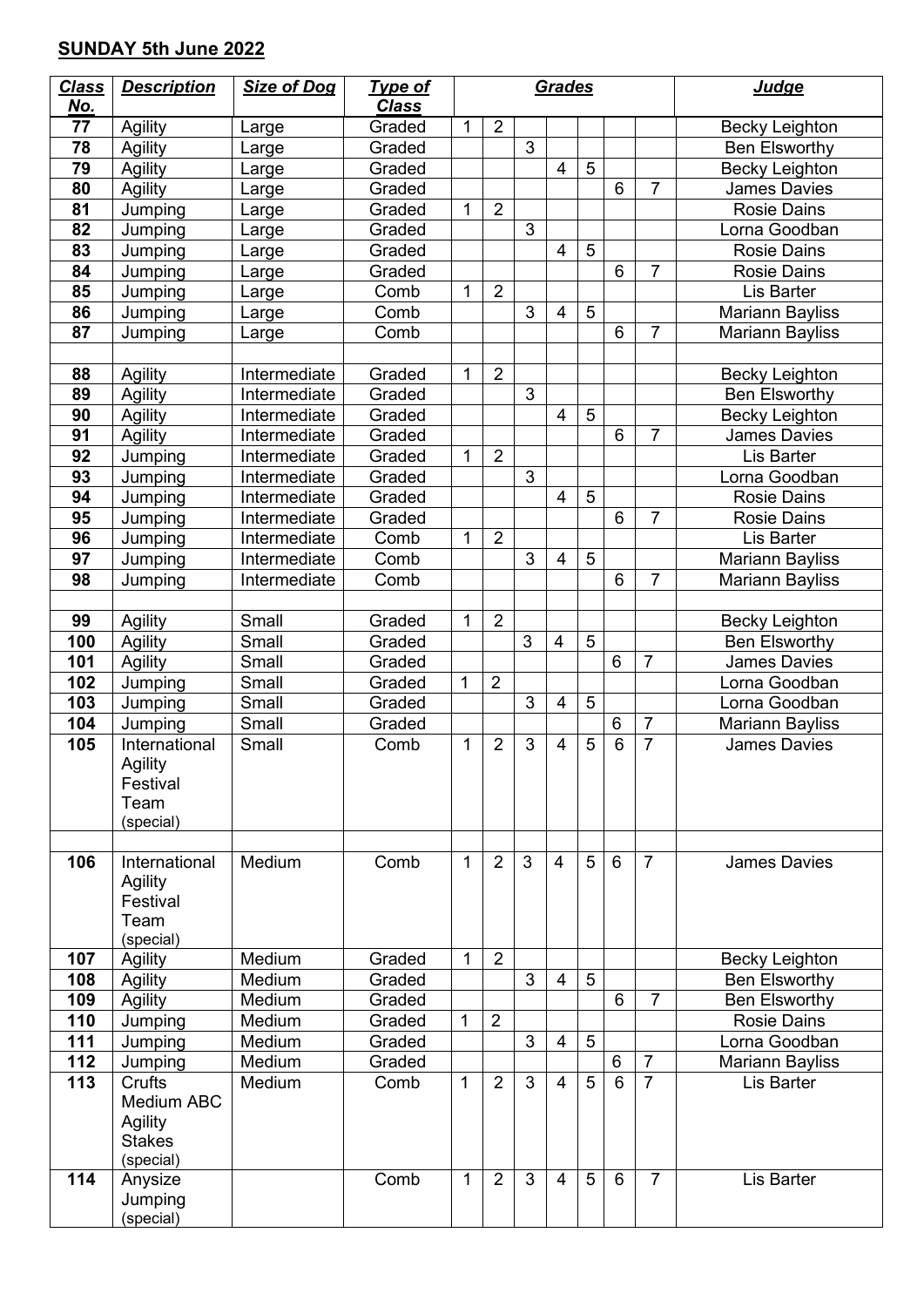Anysize Jumping - Dogs may NOT enter any other class. No Weaves, Long Jump, Tyres, or spread fences. There will be three different fence heights, A) 20cms height); B) 30cms; C) 40cms. The competitor may choose the height they wish their dog to jump. If you miss one height the fences will not be put down again. It will be the same simple flowing course for all heights with 1 set of awards only.

Should numbers dictate extra judges may be appointed and judges classes may be changed

### **AWARDS**

**Trophies:** 

1<sup>st</sup> place in all classes/grades. 2 nd place in classes/grades with entries over 20. 3 rd place in classes/grades with entries over 40. **Placed Rosettes:** Unless otherwise stated will be to approximately 10% of entry. **Clear Round Rosettes:** In all classes.

## **DIRECTIONS TO THE SHOW**

## **Nearest postcode for venue is NP25 5BA (fire station)**

## **THERE IS NO ACCESS OVER THE GREEN IRON BRIDGE**

#### **DIRECTIONS TO SHOW**

From the Midlands – M50

A40 to Monmouth. On approaching Monmouth, straight over the Dixon roundabout (**do not** go to the town centre) to traffic lights. Straight over the lights (s/p A40 Newport). Take the next left s/p B4233 Rockfield/B4293 (before tunnels). At T junction turn right – Rockfield. At mini roundabout left B4233 Rockfield. \*\*\*\* over traffic lights, over next roundabout. At next roundabout (Britannia Inn) turn right (Rockfiedl). Past Fire Station and school on left to mini roundabout. Round r/b into lane which will be clearly marked (3rd exit). **Do not** go into Monmouth Caravan Park, but bear left and follow the track round to the showground. \*\*\*\*

#### From Bristol/Wales

A40 to Monmouth. Just before Monmouth go through the tunnels, directly after tunnels (approx 200 yds) turn left into slip road (s/p Monmouth Town/Rockfield). Esso Garage on left, over mini roundabout s/p B4233 Rockfield. Then follow directions from \*\*\*\* to \*\*\*\*

When coming off dual carriageway follow brown tent/caravan signs and Rockfield, at the entranceto lane opposite Watery Lane there is a new sign 'Royal Monmouthshire Engineers – Training Camp' – follow this

*In case of cancellation of the show, notification will be sent to the relevant web sites and posted on applicable facebook groups where possible. It will be the competitor's responsibility to check with these services or the show organisers if continuation of the show is in doubt.*

#### **ELIGIBILITY FOR CLASSES**

In the following definitions of classes 1<sup>st</sup> prizes or other prize wins are those gained in standard classes at any Kennel Club licensed championship agility, premier agility, open agility or limited agility shows (i.e. special classes and invitational events excepted). Only a first place with a clear round completed within the course time set by the judge will count towards grade progression.

Standard classes may be scheduled for agility shows, as agility classes or jumping classes. All standard classes must contain the weaving poles obstacle. Standard agility classes must contain the following elements: "A Ramp", dog walk and see-saw. With this proviso classes are defined as follows:

A maximum of four standard classes may be scheduled for any dog on an individual day of competition. Any number of special classes may be scheduled.

**Class Structure**. A class may either be held as a graded class or a combined class. A graded class may be scheduled for a maximum of three consecutive grades with separate results and awards issued for each grade. A combined class may be scheduled for more than one consecutive grade with one overall set of results.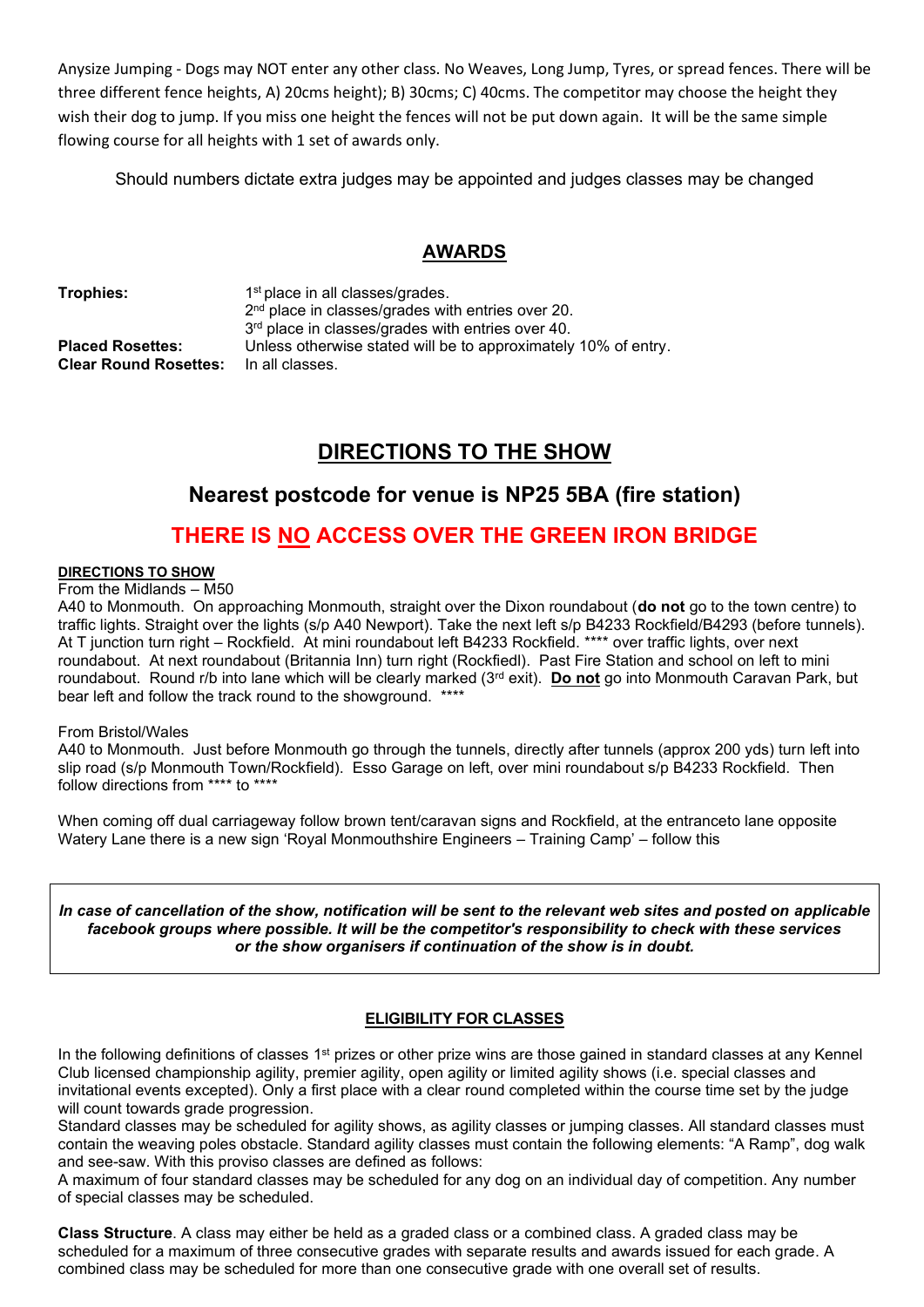**Progression.** Progression from each grade will be determined by the eligibility for the class as referenced in H(1)(A)11. Results from combined classes will only count towards progression from the dog's current grade. To count for progression wins must be gained in standard classes at Kennel Club licensed agility shows. Only a first place with a clear round completed within the course time set by the judge will count towards grade progression.

Competitors will be allowed to walk the course set at small, medium, intermediate or large height without their dog(s) before the class begins.

**Points Progression.** At the handler's discretion a dog may progress up to grade 4 by winning 100 points at each grade, using the Agility Warrant points scheme (Regulation K3.c refers). A minimum of 50 points must be gained in agility (not jumping) classes in the relevant grade. If this method of progression is selected, the handler must ensure the show secretary signs the dog's Agility Record Book at the first show entered at the higher grade. There is no time limit on this progression, however once a dog has progressed, it cannot return to a previous grade.

Progression on points must be done prior to the closing date of entries. It is not possible to change a grade on points once the entries have closed.

#### **STANDARD CLASSES**

Only first prizes and points gained in standard classes at Kennel Club licensed Agility Shows may be used for progression through the classes. (A dog is only eligible for one grade). In defining the eligibility of the owner or handler for Grade 1, the two wins and points progression referred to in the definition apply only to one dog and not an accumulation of dogs.

#### **Grade 1**

Open to owners, handlers or dogs which have not gained a minimum of two first places at Grade 1 at Kennel Club Licensed Agility Shows, at least one of which must have been gained in an agility (not jumping) class. N.B Owners, handlers or dogs previously qualified out of Grade 1 are not eligible for this class.

#### **Grade 2**

Open to dogs which are not eligible for Grade 1 or have elected to progress on points from Grade 1 and are not eligible for Grades 3, 4, 5, 6, or 7.

#### **Grade 3**

Open to dogs which have gained a minimum of two first places at Grade 2 at Kennel Club Licensed Agility Shows, one of which must have been gained in an agility (not jumping) class, or have elected to progress on points from Grade 2 and are not eligible for Grades 2, 4, 5, 6 or 7.

#### **Grade 4**

Open to dogs which have gained a minimum of three first places at Grade 3 at Kennel Club Licensed Agility Shows, two of which must have been gained in agility (not jumping classes), or have elected to progress on points from Grade 3 and are not eligible for Grades 2, 3, 5, 6 or 7

#### **Grade 5**

Open to dogs which have gained a minimum of four first places at Grade 4 at Kennel Club Licensed Agility Shows, two of which must have been gained in agility (not jumping) classes, and are not eligible for Grades 2, 3, 4, 6 or 7

#### **Grade 6**

Open to dogs which have gained a minimum of four first places at Grade 5 at Kennel Club Licensed Agility Shows, two of which must have been gained in agility (not jumping) classes, and are not eligible for Grades 2, 3, 4, 5 or 7.

#### **Grade 7**

Open to dogs which have gained a minimum of five first places at Grade 6 at Kennel Club Licensed Agility Shows, three of which must have been gained in agility (not jumping) classes, and are not eligible for Grades 2, 3, 4, 5 or 6.

#### **SPECIAL CLASSES**

Societies may schedule classes other than those defined above as "Special classes". The eligibility for "Special" classes must be defined by the Society and included in the schedule. The word "Special" must be included in the title of the class. Where special classes are classified for older and/or inexperienced dogs, the height of the hurdles, the A-ramp, and the dog walk, and the length of the long jump, may be reduced below the dimensions specified in these regulations, in which case such dimensions must be included in the class definition in the show schedule.

Marking for special classes may deviate from marking for standard classes, but must be specified in the schedule. Wins, places and clear rounds in special classes will not count towards agility warrant points or grade progression at Kennel Club shows.

#### **RULES AND REGULATIONS**

- 1. Dogs entered at Kennel Club licensed Agility Shows must be registered at the Kennel Club in accordance with Kennel Club Regulations for Classification and Registration B, or else registration or transfer of registration must have been applied for. The registration number/Authority to Compete number will be required for each entry.
- 2. All dogs registered and resident outside the UK must be issued with a Kennel Club Authority to Compete (ATC) number before entry to the show can be made. All overseas entries without a Kennel Club Registration number of an Authority to Compete will be returned to the exhibitor/competitor.
- 3. Entry Fees: £4.00 per dog per class (WVDTC members £3.00), £8.00 pairs, £16.00 Teams. Camping £45.00 per unit (Thu/Fri/Sat)
- 4. Prize money: N/A
- 5. Internet entries will be accepted vi[a www.agilityshows.online](http://www.agilityshows.online/)
- 6. The Committee reserves to itself the right to refuse entries.
- 7. Only dogs of 18 calendar months of age or over on the first day of competition are eligible to competition at Kennel Club licensed Agility Shows.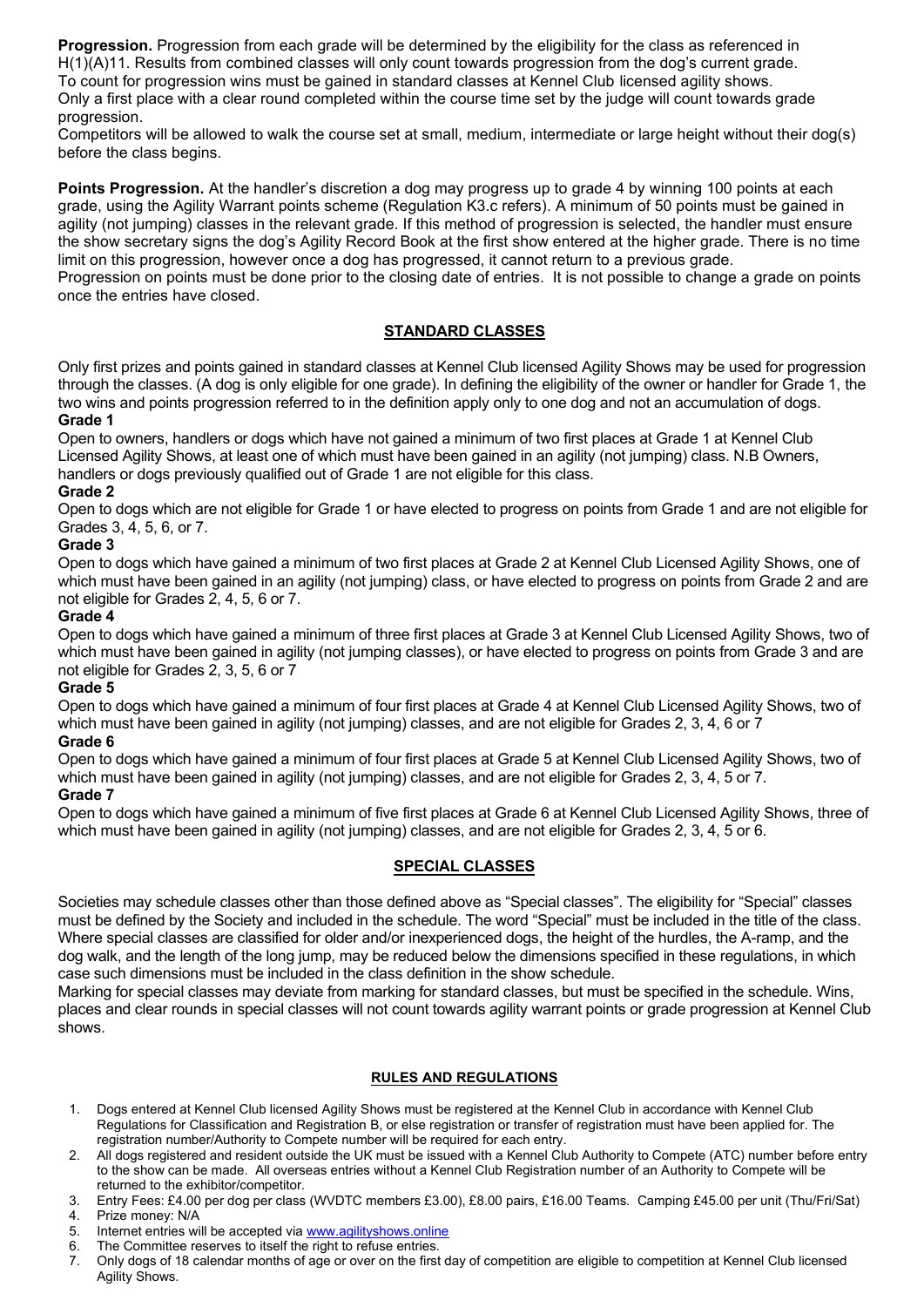- 8. A dog must not compete more than once in a class, including special classes.
- 9. Not For Competition entries will be accepted for dogs aged 4 calendar months and over. Dogs must be Kennel Club registered with their details recorded on the entry form.
- 10. No bitch in season is allowed to compete.
- 11. The mating of bitches within the precincts of the competition is forbidden.
- 12. No person shall carry out punitive correction or harsh handling of a dog at any time within the boundaries of the Show.
- 13. Dogs must not wear any type of slip, half-slip collar or lead when under test. A single, flat, close fitting, leather or webbing collar is permitted, providing the only attachment is a plain identification panel as an integral part of the collar ie. not attached by a ring.
- 14. Should a judge be unable to fulfil the appointment to judge the Committee reserves the right to appoint another judge.
- 15. No competitor shall impugn the decision of the judge or judges.
- 16. Wye Valley would like to thank all the clubs who have provided help, and the SPONSERS: Kennel Club, Country Shows Agility.
- 17. Detailed rules for Kennel Club Qualifiers are listed within this schedule.
- 18. Kennel Club Standard marking Regulations apply for all standard classes.
- 19. The jump heights in Anysize classes will be: 20cm, 30cm & 40cm.
- 20. The height limited for dogs: a) Large dog classes for dogs measuring over 500mm at the withers b) Intermediate Dog classes for dogs measuring over 430mm and measuring 500mm or under at the withers c) |Medium Dog classes – for dogs measuring over 350mm and measuring 430mm or under at the withers d) Small Dog classes – for dogs measuring 350mm or under at the withers.
- 21. Judges at an Agility Show may not enter for competition a dog which is recorded in their ownership or part ownership: or handle a dog at the Show at which they are judging. Dogs may be disqualified if proved to have been handled in the class by the scheduled judge's spouse for immediate family, or resident at the same address as the scheduled judge.
- 22. Removal of dogs from Competition: Following discussion between the show management and/or a veterinary surgeon, a dog shall be prevented from competing and/or removed from the Show if it is:
	- a) A bitch which is in season<br>b) Suffering from any infectio
	- Suffering from any infectious diseases or contagious disease
	- c) Interfering with the safety or chance of winning of an opponent
	- d) Of such temperament or is so much out of control as to be a danger to the safety of any person on other animal
	- e) Likely to cause suffering to the dog if it continues competing
	- The circumstances of such a removal shall be recorded in the competition/show Incident Book and submitted to the Kennel Club.
- 23. Dog Agility is a competitive and physically strenuous activity. It is the responsibility of the owner/handler to ensure their dog is 'fit for function' and that they themselves are fit to take part. By signing the entry form to confirm that to the best of your knowledge your dog is fit and able to take part in Agility classes on the ay of the show.
- 24. In estimating the number of awards won, all wins up to and including 25 days before the start of the competition, (9<sup>th</sup> May 2022) shall be counted when entering for any class. For these purposes a competition shall be defined as all classes covered within the same schedule. In the event that a dog becomes eligible for the next grade at a particular show, after the entry for that show has been sent, it is the competitor's responsibility to notify the show secretary at least 14 days before the date of the show. The dog will then be moved into the appropriate class(es) for the next grade. The dog must be moved into the corresponding number of classes as were entered at the lower grade. If there are fewer or no classes available for the next grade the competitor should be offered a refund of the relevant entry fees.
- 25. Should circumstances so dictate the Club, in consultation with the Judges, may alter arrangements as necessary. Such changes and the circumstances surrounding them must be reported to the Kennel Club
- 26. In the event that the show is cancelled due to unforeseen circumstances, the society will refund fees, less reasonably incurred expenses. If the show processor has the provisions to do so, competitors will be refunded in the manner in which they have entered the show, but in any event the society will refund fees within 3 months of the show date to all those who have entered and requested a refund within 1 month of the show date.
- 27. Except for mobility aids, nothing shall be carried in the hand while the dog is under test and food shall not be given to the dog whilst in the ring. Competitors are prohibited from wearing bags or leads whilst under test.
- 28. Should the judge deem a re-run is required, any results and/or faults gained in the previous run must be discounted.
- 29. Separate entry forms must be completed by each owner and must be signed by the owner or his authorised agent in accordance with the provisions specified thereon. Entry forms must be accompanied with the appropriate fees.
- 30. Free passes: N/A
- 31. Competition of dogs suffering from contagious or infectious desease No dogs suffering from infectious or contagious disease or having been exposed to such disease during the period of 21 days prior to the Competition may compete. Competitors infringing the Regulation will be liable to be fined and/or dealt with under Kennel Club Rule A11.
- 32. It is the competitor's responsibility to be available for their class and running order. Competitors must run as close to their running order as possible. Failure to do so may be reported to the Kennel Club.
- 33. ANIMALS IN EVENT No animal other than one officially entered shall be brought into the precincts of the event during its continuance, except any dogs registered to assist the disabled, or dogs required for educational or instructional purposes or by permission of the Wye Valley DTC Committee. However, at the discretion of the show society, a dog brought to the show by a spectator may be admitted into the precincts of the dog show, with the proviso that those in charge of the dog sign a declaration confirming the dog is free from disease and that the dog will be kept under proper control at all times.
- 34. A pay on the day class will be held if time permits.
- 35. A practice ring will be available to dogs entered for competition at the show, if space allows. This ring must be supervised by a responsible adult with agility knowledge.
- 36. Welfare of Dog An exhibitor (or competitor) whose dog is entered at a Kennel Club licensed event should take all reasonable steps to ensure the needs of their dog(s) are met, and should not knowingly put their dogs' health and welfare at risk by any action, default, omission for otherwise. A breach of this Regulation may be referred to the Board for disciplinary action under Kennel Club Rules and Regulations. The use of pinch collars, electronic shock collars, or prong collars, is not permitted at any Agility show licenced by the Kennel Club. This shall apply at the venue and within the precincts of the show.
- 37. If you enter the show by paper entry form and choose to download your ring cards you are agreeing for the information on them to be publicly viewable online.
- 38. The show organisers or their authorised agents may make results from this show publicly available and share results with third parties for the same purpose.
- 39. The costs from returned and represented cheques will be charged to the signatory of the said cheques. The costs will be deducted from show entry fees and classes entered will be discussed with handler/signatory.
- 40. **Camping** All caravans, etc, should carry suitable fire extinguishers and facilities for fire fighting and first aid. A minimum space of 6 metres between facing walls of adjacent caravans must be kept. Motor vehicles should be parked at the side of caravans. The use of fencing around camping units MUST NOT obstruct the access space required for emergency vehicles. Please note there are no showers on site. **PLEASE ARRIVE AFTER 3.00 pm THURSDAY and BEFORE 10.00 pm.**
- 41. No practice will be permitted on any course prior to and during classes.
- 42. All dogs will be entered at this show at their owners risk. Whilst every care will be undertaken by the committee/helpers they will not take responsibility for loss, damage or injury howsoever caused to dogs, persons or property whilst at the show.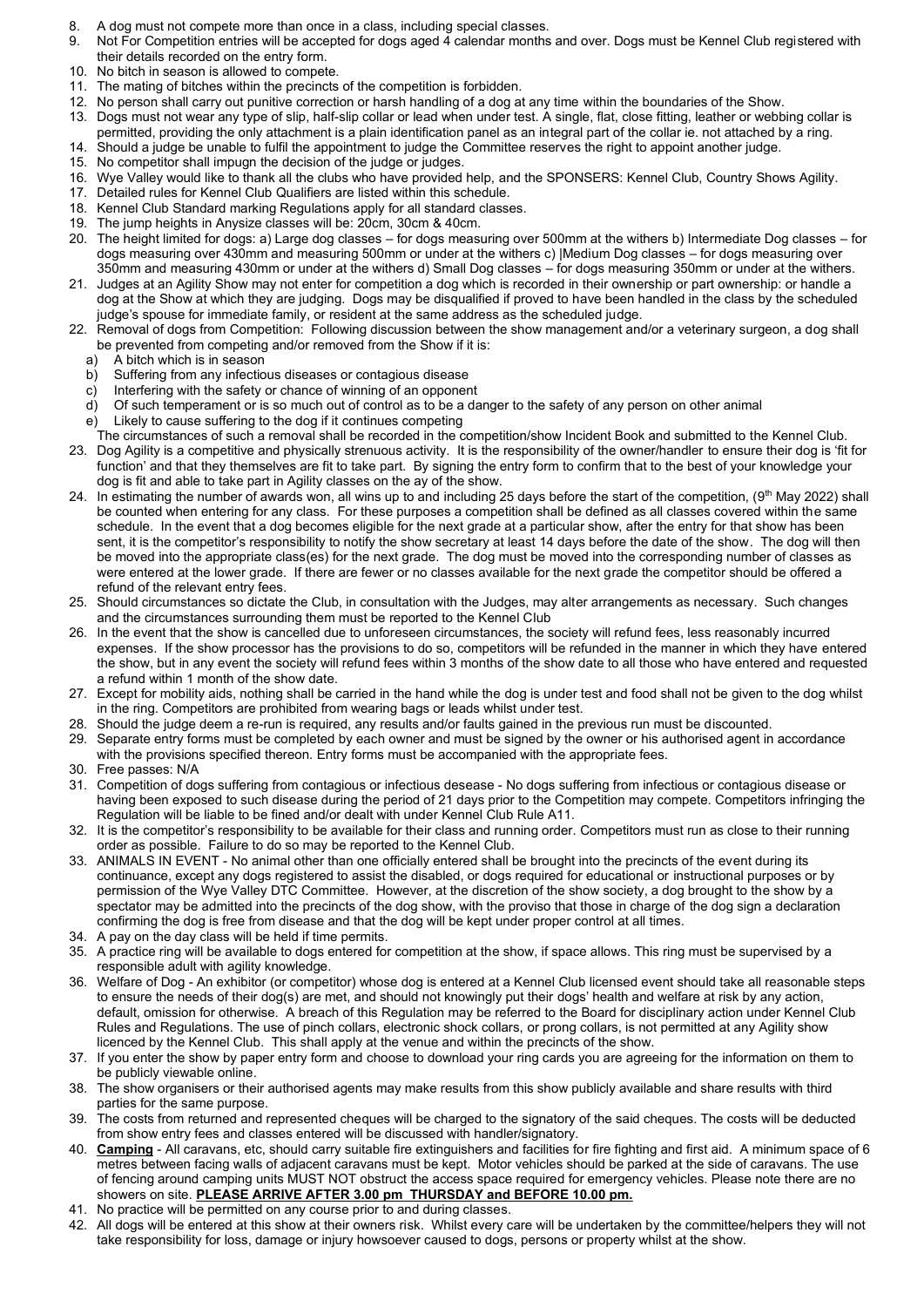- Any owner, competitor or other person in charge of a dog is required to remove, as soon as possible, any fouling by his or her dog(s) at the event and within the environs of the event.
- Any bullying or harassment of judges or ring party will not be tolerated. If this occurs names will be put in the incident book.
- Children under the age of 11 are the responsibility of a Parent or Guardian and must be supervised at all times including when competing
- Right to Refuse Entries Exhibitors/Competitors are reminded that show societies have the right under Kennel Club Regulation to refuse any entry.

#### **DOGS IN VEHICLES ON HOT DAYS**

Your dog is vulnerable and AT RISK if left in a vehicle in high temperatures and even on days considered as slightly warm. Please take care of your dog

WARNING: IF YOUR DOG IS FOUND TO BE AT RISK FORCIBLE ENTRY TO YOUR VEHICLE MAY BE NECESSARY WITHOUT LIABILITY FOR ANY DAMAGE CAUSED.

#### **Welfare of Dog**

An exhibitor (or competitor) whose dog is entered at a Kennel Club licensed event should take all reasonable steps to ensure the needs of their dog(s) are met, and should not knowingly put their dogs' health and welfare at risk by any action, default, omission for otherwise. A breach of this Regulation may be referred to the Board for disciplinary action under Kennel Club Rules and Regulations. The use of pinch collars, electronic shock collars, or prong collars, is not permitted at any Agility show licenced by the Kennel Club. This shall apply at the venue and within the precincts of the show.

Right to Refuse Entries – Exhibitors/Competitors are reminded that show societies have the right under Kennel Club Regulation to refuse any entry.



The following regulations apply to all [Crufts](https://www.crufts.org.uk/) and [Discover](https://www.discoverdogs.org.uk/) Dogs qualifying agility competitions and heats.

All events must be judged under the appropriate Kennel Club regulations H & H(1) in force at the time of the event. Competitors entering any competition will be deemed to have agreed to abide by these regulations.

All heats must take place at shows licensed by The [Kennel](https://www.thekennelclub.org.uk/) Club and the class name in the schedule should replicate exactly the name of the competition as stated in these regulations.

All competitions supported by The [Kennel](https://www.thekennelclub.org.uk/) Club should be judged using standard marking.

If the entry for the heat exceeds The [Kennel](https://www.thekennelclub.org.uk/) Club's limit for a judge in a day, then the class will be equally split and another judge appointed for the second part. Qualifiers and points from that heat will be taken in equal proportion from each part.

Dogs entered in any heats must be eligible for the competition entered. Judges have the right to check the dog's Kennel Club agility record book to ensure the dog is running in the correct height category. Where points are accumulated throughout the year, these will be allocated to the specific handler and dog partnership (no substitution of dog or handler may be made). If there is an equality of points after all the heat results have been calculated, the dog and handler partnership which has achieved the highest place at a heat will take preference in the final allocation of places.

An entry fee will be charged for each dog at [Crufts](https://www.crufts.org.uk/) and [Discover](https://www.discoverdogs.org.uk/?_ga=2.82992022.187571103.1644348678-310634427.1644348678) Dogs.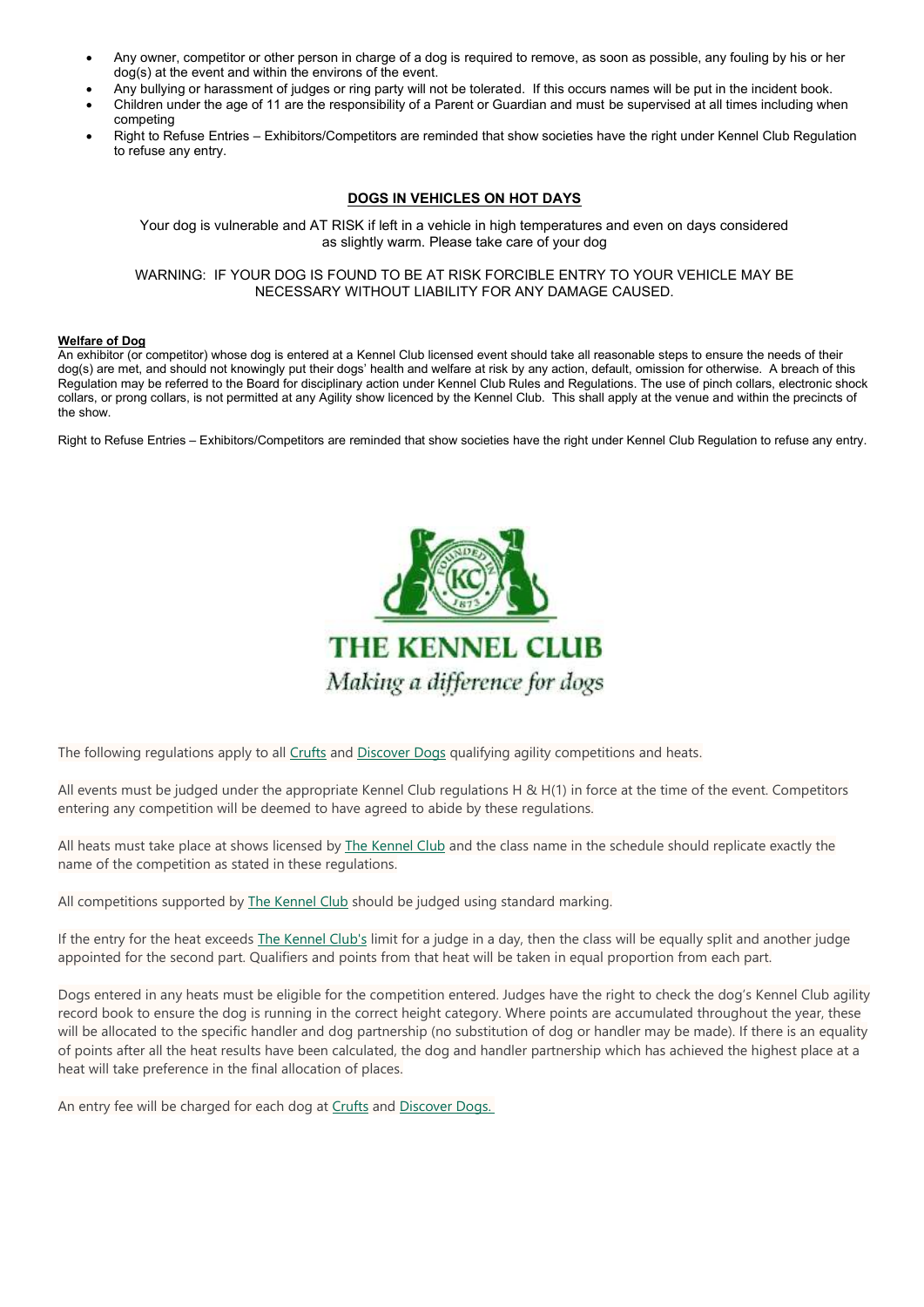

#### **Crufts Large Novice ABC Agility Stakes (Special) 2022/2023**

This competition is a special agility competition open to all dogs excluding Border Collies, Working Sheepdogs and any of their crossbreeds. In the event of any dispute regarding the parentage of a dog competing in the ABC agility competition, any concerns should be recorded in the incident book and reported to The [Kennel](https://www.thekennelclub.org.uk/) Club.

Those dogs eligible to compete in competition for large dogs are those measuring over 50cm at the withers.

Dogs should be eligible to compete at grade 1 - 5 at the time of qualifying for the semi-final. Any subsequent wins gained by the dog will not alter its eligibility to compete in the semi-final or final.

#### **Competition rules**

The competition will be held under Kennel Club rules and regulations for agility and any handler entering the competition will be deemed to have agreed to abide by these rules and regulations. Standard rules will apply and all equipment used shall be of a standard size for that height category.

The semi-final will consist of one round of agility competition and one round of jumping competition; the top eight dogs qualifying for [Crufts](https://www.crufts.org.uk/) will be those with the least combined faults in the fastest combined time calculated over the two rounds of the semi-final. If there is equality of faults and time, or if there is an insufficient number of dogs which have not been eliminated in ether round, the agility round will take precedence.

The final will consist of one round of agility. The winner of the [Crufts](https://www.crufts.org.uk/) Large Novice ABC Agility Stakes will be the dog and handler with the least faults in the fastest time.

#### **Qualifying**

There will be ten qualifying shows throughout the year. The first ten placed dogs in each heat will have the following points awarded:

1<sup>st</sup> place = 10 points, 2<sup>nd</sup> place = 9 points etc. down to 10<sup>th</sup> place = 1 point. Qualifying points will be awarded down to 10<sup>th</sup> even if the show does not award class places down to 10<sup>th</sup>.

If a qualified handler or dog is unable/unfit to attend the final, reserves will be taken from dog/s with the highest number of points from the heats which have/has not qualified.

The top fifteen dogs, with the most points, will be invited to a semi-final at [Discover](https://www.discoverdogs.org.uk/) Dogs 2022. Please note that there will be an entry fee to compete at the semi-final. A maximum of three representatives of any one breed will be invited to the semi-final. This decision will be at the organisers' discretion. Breeds will be recorded in the same way that they are registered on The [Kennel](https://www.thekennelclub.org.uk/) [Club](https://www.thekennelclub.org.uk/) database. [Discover](https://www.discoverdogs.org.uk/) Dogs will be held at Excel, London. Car parking will not be provided by The [Kennel](https://www.thekennelclub.org.uk/) Club.

The first eight highest placed dogs at the semi-final will be invited to compete in the finals to be held at [Crufts](https://www.crufts.org.uk/) dog show, NEC Birmingham in March 2023. Please note that there will be an entry fee to compete at the final.



**THE KENNEL CLUB** Making a difference for dogs

#### **Crufts Intermediate Novice ABC Agility Stakes (Special) 2022/2023**

#### **Eligibility**

This competition is a special agility competition open to all dogs excluding Border Collies, Working Sheepdogs and any of their crossbreeds. In the event of any dispute regarding the parentage of a dog competing in the ABC agility competition, any concerns should be recorded in the incident book and reported to The [Kennel](https://www.thekennelclub.org.uk/) Club.

Those dogs eligible to compete in competition for large dogs are those measuring over 50cm at the withers.

Dogs should be eligible to compete at grade 1 - 5 at the time of qualifying for the semi-final. Any subsequent wins gained by the dog will not alter its eligibility to compete in the semi-final or final.

#### **Competition rules**

The competition will be held under Kennel Club rules and regulations for agility and any handler entering the competition will be deemed to have agreed to abide by these rules and regulations. Standard rules will apply and all equipment used shall be of a standard size for that height category.

The semi-final will consist of one round of agility competition and one round of jumping competition; the top eight dogs qualifying for [Crufts](https://www.crufts.org.uk/) will be those with the least combined faults in the fastest combined time calculated over the two rounds of the semi-final. If there is equality of faults and time, or if there is an insufficient number of dogs which have not been eliminated in ether round, the agility round will take precedence.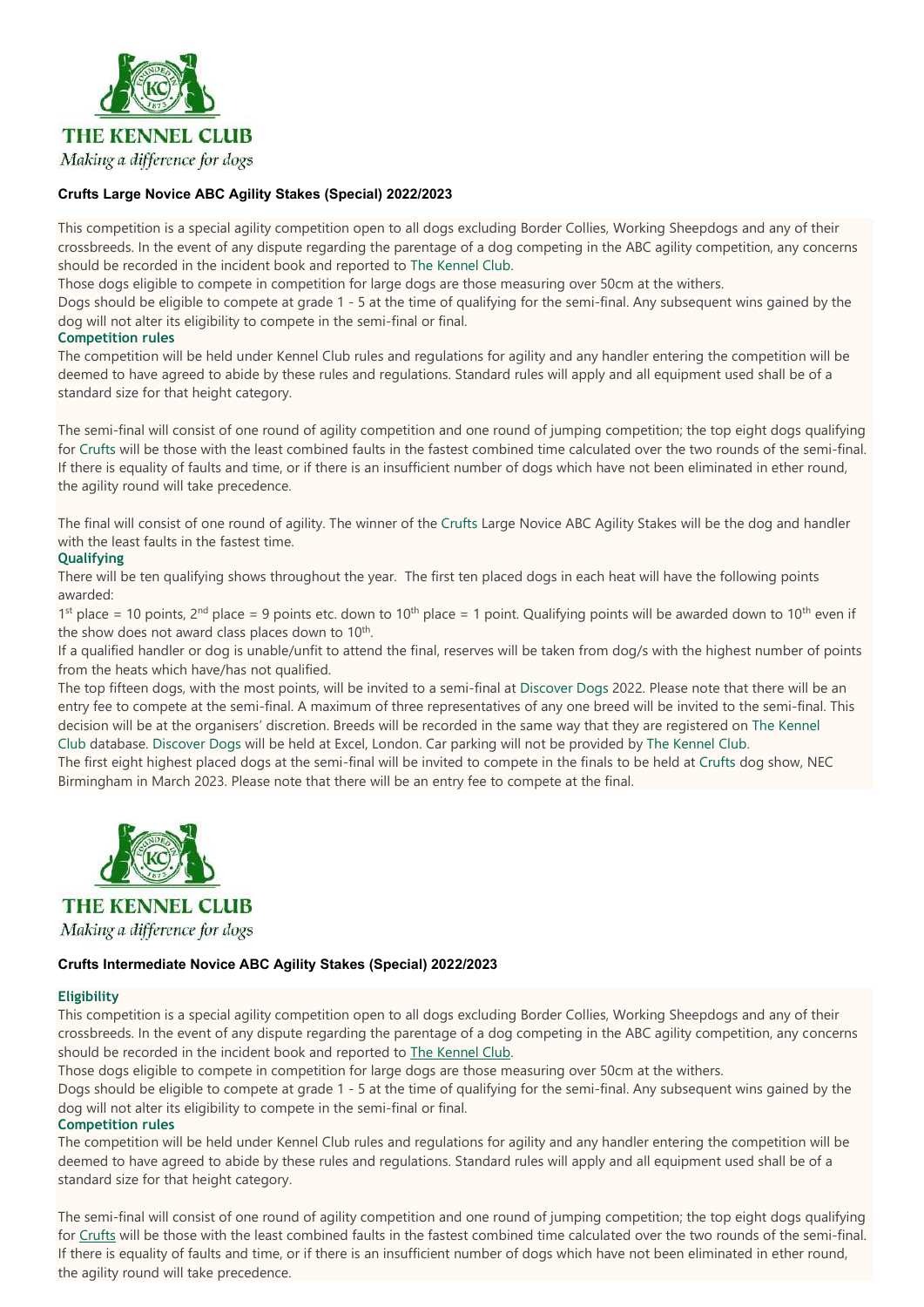The final will consist of one round of agility. The winner of the [Crufts](https://www.crufts.org.uk/) Large Novice ABC Agility Stakes will be the dog and handler with the least faults in the fastest time.

#### **Qualifying**

There will be ten qualifying shows throughout the year. The first ten placed dogs in each heat will have the following points awarded:

1<sup>st</sup> place = 10 points, 2<sup>nd</sup> place = 9 points etc. down to 10<sup>th</sup> place = 1 point. Qualifying points will be awarded down to 10<sup>th</sup> even if the show does not award class places down to 10<sup>th</sup>.

If a qualified handler or dog is unable/unfit to attend the final, reserves will be taken from dog/s with the highest number of points from the heats which have/has not qualified.

The top fifteen dogs, with the most points, will be invited to a semi-final at [Discover](https://www.discoverdogs.org.uk/) Dogs 2022. Please note that there will be an entry fee to compete at the semi-final. A maximum of three representatives of any one breed will be invited to the semi-final. This decision will be at the organisers' discretion. Breeds will be recorded in the same way that they are registered on The [Kennel](https://www.thekennelclub.org.uk/) [Club](https://www.thekennelclub.org.uk/) database. [Discover](https://www.discoverdogs.org.uk/) Dogs will be held at Excel, London. Car parking will not be provided by The [Kennel](https://www.thekennelclub.org.uk/) Club.

The first eight highest placed dogs at the semi-final will be invited to compete in the finals to be held at [Crufts](https://www.crufts.org.uk/) dog show, NEC Birmingham in March 2023. Please note that there will be an entry fee to compete at the final.



**THE KENNEL CLUB** 

Making a difference for dogs

#### **Crufts Medium ABC Agility Stakes (Special) 2022/2023**

#### **Eligibility**

This competition is a special agility competition open to all dogs excluding Border Collies, Working Sheepdogs and any of their crossbreeds. In the event of any dispute regarding the parentage of a dog competing in the ABC agility competition, any concerns should be recorded in the incident book and reported to The [Kennel](https://www.thekennelclub.org.uk/) Club.

Those dogs eligible to compete in medium dog competition are those measuring over 35cm and those measuring 43cm or under at the withers and eligible to compete in combined grades 1 to 7 for medium dogs.

#### **Competition rules**

The competition will be held under Kennel Club rules and regulations for agility and any handler entering the competition will be deemed to have agreed to abide by these rules and regulations. Standard rules will apply and all equipment used shall be of a standard size for that height category.

The semi-final will consist of one round of agility competition and one round of jumping competition; the top eight dogs qualifying for [Crufts](https://www.crufts.org.uk/) will be those with the least combined faults in the fastest combined time calculated over the two rounds of the semi-final. If there is equality of faults and time, or if there is an insufficient number of dogs which have not been eliminated in ether round, the agility round will take precedence.

The final will consist of one round of agility. The winner of the [Crufts](https://www.crufts.org.uk/) medium ABC Agility Stakes will be the dog and handler with the least faults in the fastest time.

#### **Qualifying**

There will be ten qualifying shows throughout the year. The first ten placed dogs in each heat will have the following points awarded:

1<sup>st</sup> place = 10 points, 2<sup>nd</sup> place = 9 points etc. down to 10<sup>th</sup> place = 1 point. Qualifying points will be awarded down to 10<sup>th</sup> even if the show does not award class places down to 10<sup>th</sup>.

If a qualified handler or dog is unable/unfit to attend the final, reserves will be taken from dog/s with the highest number of points from the heats which have/has not qualified.

The top fifteen dogs, with the most points, will be invited to a semi-final at [Discover](https://www.discoverdogs.org.uk/) Dogs 2022. Please note that there will be an entry fee to compete at the semi-final. A maximum of three representatives of any one breed will be invited to the semi-final. This decision will be at the organisers' discretion. Breeds will be recorded in the same way that they are registered on The [Kennel](https://www.thekennelclub.org.uk/) [Club](https://www.thekennelclub.org.uk/) database. [Discover](https://www.discoverdogs.org.uk/) Dogs will be held at Excel, London. Car parking will not be provided by The [Kennel](https://www.thekennelclub.org.uk/) Club.

The first eight highest placed dogs at the semi-final will be invited to compete in the finals to be held at [Crufts](https://www.crufts.org.uk/) dog show, NEC Birmingham in March 2023. Please note that there will be an entry fee to compete at the final.

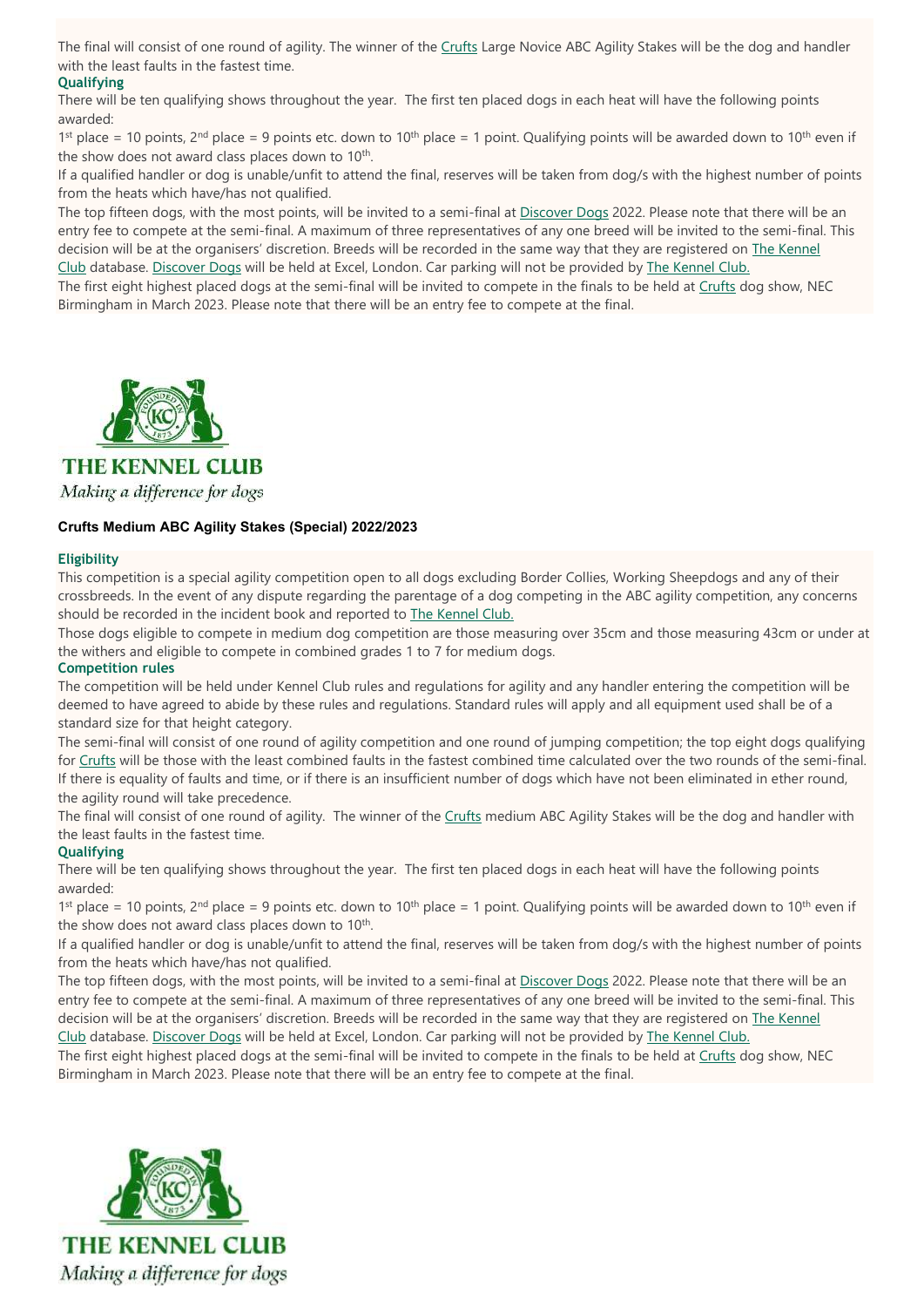#### **Discover Dogs Small / Mixi Pairs Challenge (Special) 2022/2023**

This is a competition consisting of eight heats of jumping. The competition is open to small dogs, partnering a medium dog, intermediate dog or a large dog, and heats will be scheduled as a special combined class for grades 1 - 7. **Eligibility**

The competition is open to two dogs with separate handlers. One dog must be a small dog, 35cm or under at the withers, the partner can be a medium dog, over 35cm but 43cm or under at the withers, or an intermediate dog over 43cm and measuring 50cm or under at the withers, or a large dog over 50cm.

Handlers with more than one dog may enter in more than one pair. However, they may only qualify a maximum of two dogs for the final. No substitute handlers will be allowed in the final.

Should a qualified dog or handler within a pair be unable/unfit to enter the final that pair will not be able to compete. Their place in the final will be offered to the next available pair with the highest points who have not qualified.

#### **Competition rules**

The competition will be held under Kennel Club rules and regulations for agility and any handler entering the competition will be deemed to have agreed to abide by these rules and regulations. Standard rules will apply and all equipment used shall be of a standard size for that height category.

This is a relay competition with a baton change taking place either in a box or behind a line at the judges' discretion. No part of the next dog/handler must be over the start line at the changeover; failure to observe this will incur a penalty of 20 faults.

An elimination will incur a penalty of 100 faults, a dropped baton will incur a penalty of 20 faults. Once a dog has been eliminated it cannot incur further faults. However, if either member of the pair fail to complete the course or either of the dogs foul the ring the pair will be disqualified.

The competition will involve changes of height of the obstacles being jumped by the medium/intermediate/large dogs at two stages during the class. The judge will decide which height of dog to start with and will announce the changes of height when relevant. It is the competitors' responsibility to be available accordingly. The course will be walked by everyone before the beginning of the class.

The final will consist of two rounds of jumping competition. The winners of the [Discover](https://www.discoverdogs.org.uk/) Dogs small / mixi pairs will be the pair with the least combined faults in the fastest combined time calculated over the two rounds of the final. [Discover](https://www.discoverdogs.org.uk/) Dogs will be held at Excel, London. Car parking will not be provided by The [Kennel](https://www.thekennelclub.org.uk/) Club. Please note there will be an entry fee to compete in the final. **Qualifying**

Points will be awarded to the specific pair (consisting of two handlers with their dogs) which competes at the heat. Points are not transferable between different pair combinations.

Pairs will score fifteen points for 1<sup>st</sup> place down to one point for 15<sup>th</sup> place. Points will be accumulated over all eight heats and the 15 pairs with the most points will go through to the final at [Discover](https://www.discoverdogs.org.uk/) Dogs 2022.



### **THE KENNEL CLUB** Making a difference for dogs

#### **International Agility Festival Team Agility Competition (Special) 2022**

All events must be judged under the appropriate Kennel Club regulations H & H (1) in force at the time of the event. Competitors entering any competition will be deemed to have agreed to abide by these regulations.

These competitions will be scheduled as a Special combined class for grades 1 to 7 with a separate qualifying competition for each height category.

There will be up to 8 separate heats for large, intermediate, medium and small height dogs at Kennel Club licensed shows throughout the country.

#### **Eligibility**

This event is open to teams from Kennel Club Registered and Listed Status clubs which, at the time of entry to the qualifying heat, have indicated in their Kennel Club registration details that they have an interest in agility or are an Agility Listed Status Club. Each team entry will consist of 4 dogs from the same height category, with 4 different handlers, plus up to 2 reserves. Only dogs entered in the team or as reserves at the qualifying event will be permitted to compete for that team in the final should a change of dog be necessary. Only handlers that competed at the qualifying event or those listed as reserves will be permitted to compete for that team in the final should a handler be unable to compete. All team members must be members of the club at the time of qualifying for the International Agility Festival Team Final. Dogs do not have to be entered into any other class at a qualifying heat and a team entry will constitute acceptance of the Organising Club and Kennel Club Rules and Regulations.

Clubs may only qualify one team in each height category for the final at the International Agility Festival on Friday 12 August 2022.

Once a handler or dog has run for a Kennel Club Registered / Listed Status Club in the International Agility Festival Team Agility qualifying event they cannot run for another Kennel Club Registered / Listed Status Club in a qualifying event at the same height category during the qualifying year. (Handlers or dogs entered as reserves may run or be entered as reserves for a different team, provided they did not run in the original team's heat).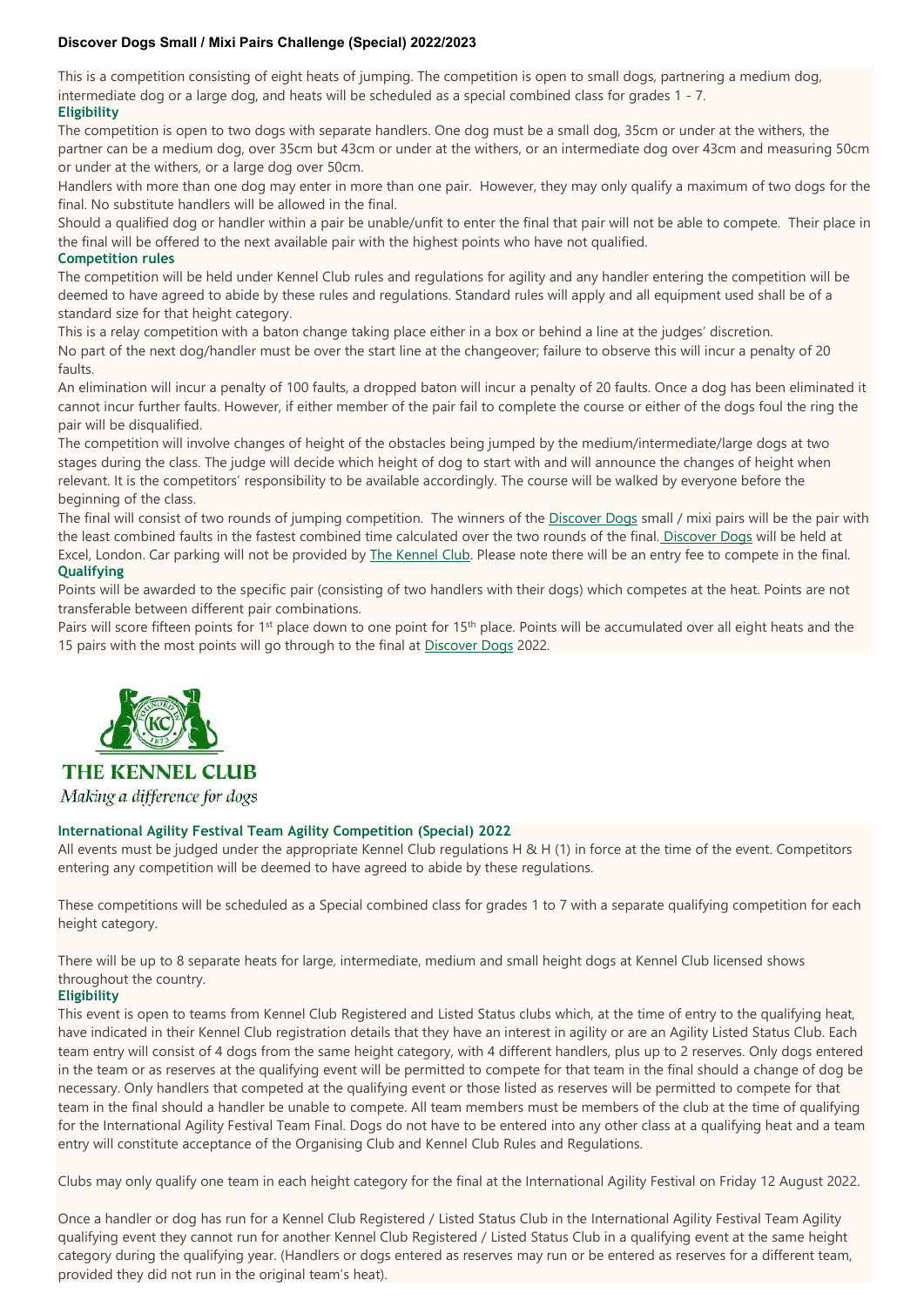#### **Competition Rules**

The competition will be held under Kennel Club rules and regulations for Agility and any handler entering the competition will be deemed to abide by these rules and regulations. Jumps will be set at the standard height for each height of dog.

This is normally a team relay event involving a baton change between each dogs run. However due to Covid-19 there will be no baton changeover, and the event will be run as 4 individually scored runs following each other. The times and faults of each dogs run will be added together to produce a team score.

An elimination will incur a penalty of one hundred faults.

The total time of the team of four dogs must be recorded for marking purposes irrespective of the number of faults or eliminations that a team incur.

If any of the team members fail to complete the course or any of the team dogs fouls the ring the whole team will be disqualified. Please note that some areas of marking for the International Agility Festival Team event differ from standard marking due to the fact that it is a relay class with cumulative marking and time.

#### **Qualifying**

The winners of each heat will be invited to the International Agility Festival final 2022 to compete in the small, medium, intermediate or large height finals. In the event that the winning team or club in a heat has already qualified for the final then the highest placed unqualified team in that heat will be invited to the final at the International Agility Festival.

If a team does not take up the invitation to compete in the final the invitation will be rolled down to the next applicable team from the relevant heat.



#### **THE KENNEL CLUB AGILITY STAKES Held at the London International Horse Show**

#### **RULES 2022**

All events must be judged under the appropriate Kennel Club regulations H & H(1) in force at the time of the event. Competitors entering any competition will be deemed to have agreed to abide by these rules.

All heats must take place at Kennel Club licensed shows and the class name in the schedule should replicate exactly the name of the competition as stated in these rules.

All Kennel Club supported competitions must be judged using standard marking.

If the entry for the heat exceeds 360 the class must be split into two equal parts. If the entry exceeds 540 the class must be split into three equal parts. No part, if split, may be less than 150 dogs. Rosettes and awards remain unchanged if the heat is split and will be given for each part.

Dogs entered in any heats must be eligible for the competition entered and judges retain the right to check the height of any dog or ask to see the height stated in The Kennel Club record book.

The handler that qualifies a dog for the quarter-final / semi-final / final will be the handler that competes, handler substitutions are not allowed.

Dogs cannot compete in more than one competition at The Kennel Club Agility Stakes finals. If a dog qualifies for more than one quarter-final or semi-final the first successful qualification will take precedence and the dog will be withdrawn from any further quarter/semi-finals and replaced by a reserve.

Once a dog has qualified for The Kennel Club Agility Stakes final, or as a reserve the handler is deemed to have accepted an offer to compete at The Kennel Club Agility Stakes final, it invalidates any reserve places in any other competition. If the first invitation to compete is declined it invalidates any reserve places in any other competition.

All winners of The Kennel Club Agility Stakes grand finals will be invited to compete in the following year's quarter-final or semifinal without qualifying through the usual procedure via heats.

(These rules would be amended if any changes are made to Kennel Club Agility regulations during the course of the competition year).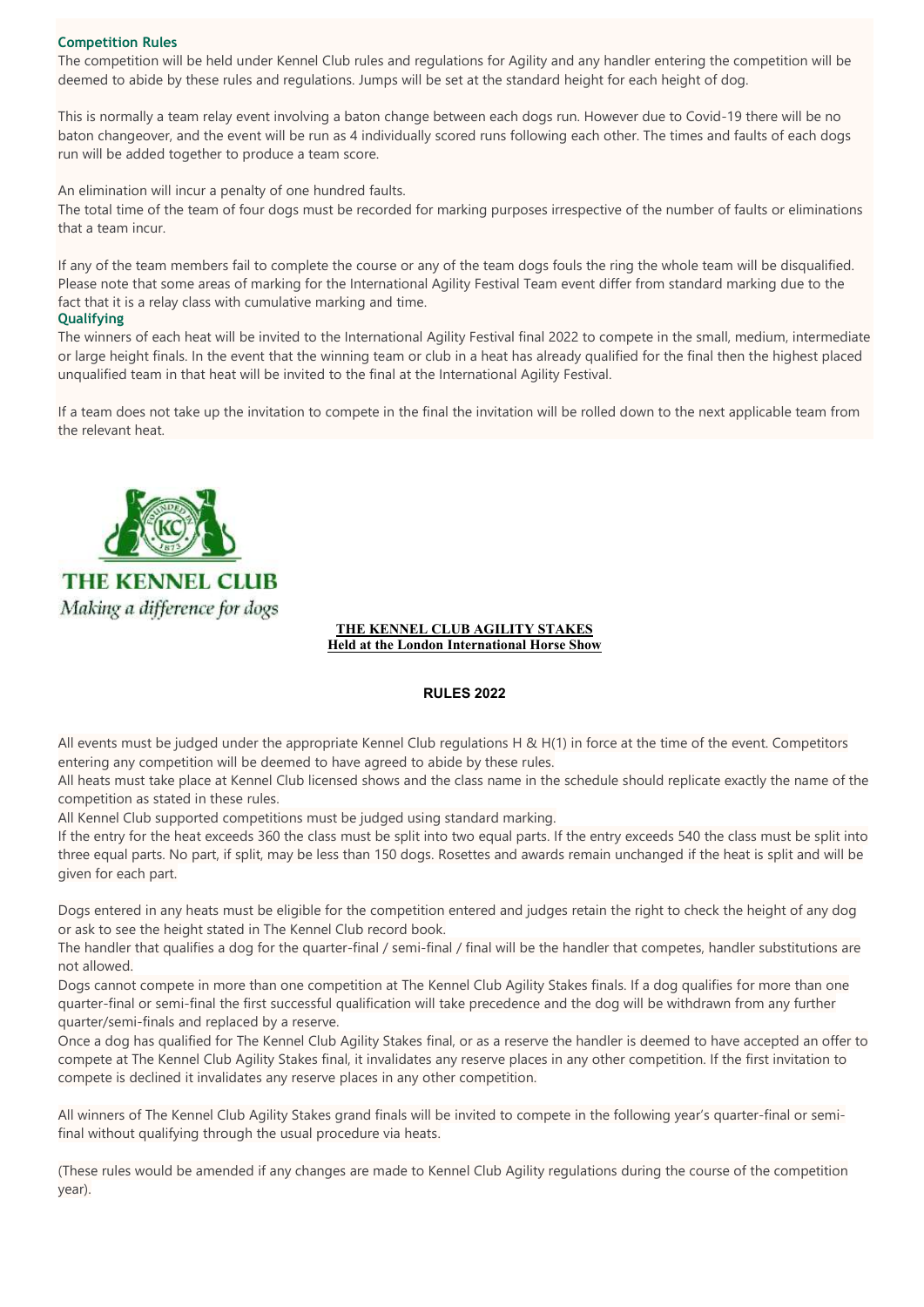#### The Kennel Club Small Agility Stakes

This competition will be classified as small dog combined grades 5-7 and judged under The Kennel Club regulations for standard classes.

Competitors may enter more than one dog in a heat. Competitors may qualify more than one dog for the semi-final, however, only the competitor's highest placed dog at the Semi-Final will qualify for The Kennel Club Agility Stakes grand final.

Once a dog has qualified for the semi-final / final, further heats may be entered for competition although any placings in these further heats will not affect the dog's eligibility for the semi-final / finals.

Those dogs eligible to compete in competition for small dog agility are those measuring 350mm or under at the withers.

The first three previously unqualified placed dogs from each heat will go forward to the semi-final. The first ten dogs from this semifinal will qualify for the final held at The London International Horse Show (subject to the above).



### **The Agility Challenge 2022 Rules**

An Agility competition for large dogs Grades 1 – 4 jumping 600mm held using Kennel Club Ltd Rules & Regulations. There will be qualifying heats (5 partnerships per qualifier) who are invited to compete at The Agility Challenge Grand Final to be held on Sunday 25 September 2022 at The Malvern Autumn Show, Three Counties Showground, Malvern WR13 6NW. 1. Once a dog has qualified (i.e. 5 finalists per heat) this eliminates the dog from taking a further finalist place at the heat and the next highest placed dog(s) in The Agility Challenge class will be invited to the final. 2. Handlers may not qualify more than one dog for The Agility Challenge final. 3. Any surrogate handlers must be notified in writing within 4 days of the last heat. NO amendments after this date and non-advice will disqualify the partnership. 4. Enquiries relating to each heat should be addressed to the organizing club. 5. Enquires relating to The Agility Challenge Final should be addressed to The Agility Challenge, 2 Medley Grove Leamington Spa CV31 2GA. PRIZES Rosettes will be given to at least 10% of the entry in all classes. Trophies will be for 1st place in all classes and for all grades within graded classes. Additional trophies will be presented subject to the size of entry within each class. Unplaced clear round rosettes in all classes collectable ON THE DAY only Place rosettes are only collectable after the show if an SAE is sent to the Show Secretary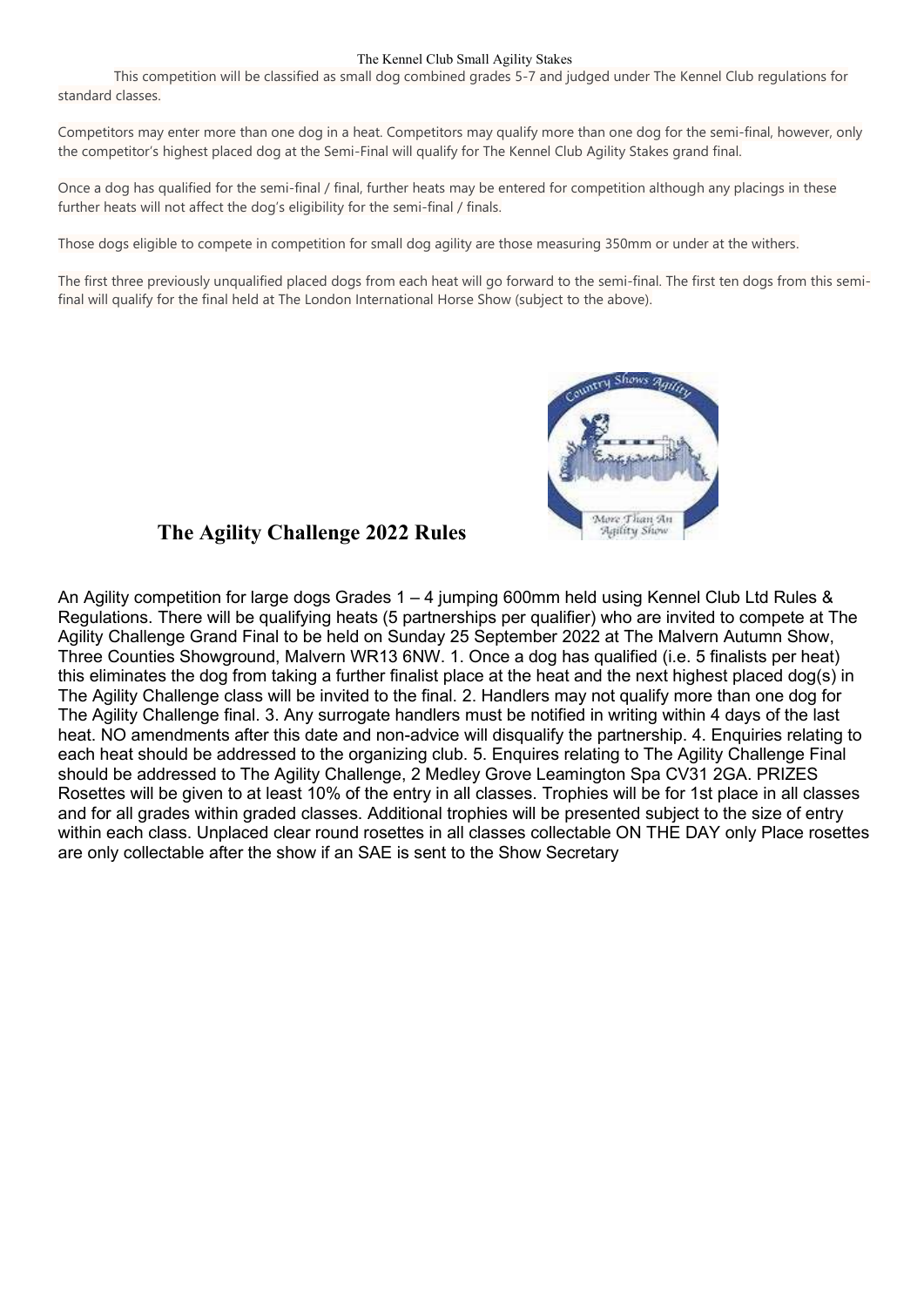*Please do not use staples!*

#### **Wye Valley Dog Training Club – Open & Premier Agility Show**

Priory Farm, Vauxhall Fields, Town Centre, Monmouth, Monmouthshire – 3<sup>rd</sup>, 4<sup>th</sup> & 5<sup>th</sup> June 2022

This form must be used by one person only (or partnership). Writing MUST BE IN INK OR INDELIBLE PENCIL. Use one line only for each dog. The name of the dog and all the details as recorded with the Kennel Club must be given by the Committee of the Kennel Club. All dogs must be REGISTERED at the Kennel Club in the name of the owner. If the registration or transfer of ownership has not been confirmed it must be applied for before the closing da may be required by the Kennel Club. Dogs under 18 months of age on the day of competition cannot be entered for competition. On no account will entries be accepted without frees. If a dog is in the process of Registration appropriate after its name. Please put classes in numerical order and USE BLOCK CAPITALS throughout when completing this entry form. PLEASE CHECK ALL DETAILS BEFORE POSTING. NOTE: Children under the age of 11 are the respo supervised at all times including when competing. **HANDLER \*OWNER (if different to handler)** Name Address Name Tel No Address Mobile Postcode Postcode email Vehicle Reg Tel No & email **\*KC Registered Name of Dog \*KC Reg No (SB/ATC No) \*Breed \*Dog/ Bitch \*Date of Birth Size S/M/I/L Grade Classes (In Numerical Order) or NFC Secs Use**

\* these details must be given in terms identical with registration of the dog at the Kennel Club - **ENTER NFC's ABOVE must be aged 4 months or over and registered with the KC or name applied for** 

| <b>PAIRS - All dogs must be entered by owners on individual entry forms for eligibility for pairs</b>                                            |                                                                                                     |                    |                                                                                                                                                            |                           |       |                                                                                                                                                                                                                                                                                                                                                                                                                                                                                                                                                                                                                                                              | Camping                                                                                                 |  |  |  |  |
|--------------------------------------------------------------------------------------------------------------------------------------------------|-----------------------------------------------------------------------------------------------------|--------------------|------------------------------------------------------------------------------------------------------------------------------------------------------------|---------------------------|-------|--------------------------------------------------------------------------------------------------------------------------------------------------------------------------------------------------------------------------------------------------------------------------------------------------------------------------------------------------------------------------------------------------------------------------------------------------------------------------------------------------------------------------------------------------------------------------------------------------------------------------------------------------------------|---------------------------------------------------------------------------------------------------------|--|--|--|--|
| <b>Class</b>                                                                                                                                     | <b>Handler</b>                                                                                      |                    | <b>KC Registered Name of Dog</b>                                                                                                                           | <b>Size</b>               |       |                                                                                                                                                                                                                                                                                                                                                                                                                                                                                                                                                                                                                                                              |                                                                                                         |  |  |  |  |
|                                                                                                                                                  |                                                                                                     |                    |                                                                                                                                                            |                           |       | <b>Closing Date</b>                                                                                                                                                                                                                                                                                                                                                                                                                                                                                                                                                                                                                                          | Caravan<br>Motorhome<br>Tent                                                                            |  |  |  |  |
|                                                                                                                                                  |                                                                                                     |                    |                                                                                                                                                            |                           |       | 3rd May 2022                                                                                                                                                                                                                                                                                                                                                                                                                                                                                                                                                                                                                                                 |                                                                                                         |  |  |  |  |
|                                                                                                                                                  |                                                                                                     |                    |                                                                                                                                                            |                           |       |                                                                                                                                                                                                                                                                                                                                                                                                                                                                                                                                                                                                                                                              | Please note there will be no showers on site                                                            |  |  |  |  |
|                                                                                                                                                  |                                                                                                     |                    |                                                                                                                                                            |                           |       |                                                                                                                                                                                                                                                                                                                                                                                                                                                                                                                                                                                                                                                              |                                                                                                         |  |  |  |  |
| A dog must at the time of entry for the competition, be registered as                                                                            |                                                                                                     |                    |                                                                                                                                                            | <b>ENTRIES &amp; FEES</b> |       |                                                                                                                                                                                                                                                                                                                                                                                                                                                                                                                                                                                                                                                              | <b>Declaration:</b> I/We agree to submit to and be bound by Kennel Club Limited Rules &                 |  |  |  |  |
| required by Kennel Club Limited Rules and Requlations in the owner's<br>name (or else registration or transfer of registration applied for).     |                                                                                                     | x classes at £4.00 |                                                                                                                                                            |                           | £     | Regulations in their present form or as they may be amended from time to time in relation<br>to all canine matters with which the Kennel Club is concerned and that this entry is made<br>upon the basis that all current single or joint registered owners of this dog(s) have<br>authorised/consented to this entry. I/We also undertake to abide by the Regulations of<br>this Show and not to bring to the Show any dog which has contracted or been knowingly<br>exposed to any infectious or contagious disease during the 21 days prior to the Show, or<br>which is suffering from a visible condition which adversely affects its health or welfare. |                                                                                                         |  |  |  |  |
| Dogs in Vehicles on Hot Days: Your dog is vulnerable and AT RISK if                                                                              |                                                                                                     |                    | x (WVDTC members - classes at £3.00)                                                                                                                       | £                         |       |                                                                                                                                                                                                                                                                                                                                                                                                                                                                                                                                                                                                                                                              |                                                                                                         |  |  |  |  |
| left in a vehicle in high temperatures and even on days considered as<br>slightly warm. Please take care of your dog. If your dog is found to be |                                                                                                     | x pairs at £8.00   | £                                                                                                                                                          |                           |       |                                                                                                                                                                                                                                                                                                                                                                                                                                                                                                                                                                                                                                                              |                                                                                                         |  |  |  |  |
|                                                                                                                                                  | at risk forcible entry to your vehicle may be necessary without<br>liability for any damage caused. |                    | x teams at £16.00                                                                                                                                          |                           | £     | I/We further declare that, I believe to the best of my knowledge that dogs are not liable to<br>disqualification under Kennel Club Agility Show Regulations.                                                                                                                                                                                                                                                                                                                                                                                                                                                                                                 |                                                                                                         |  |  |  |  |
|                                                                                                                                                  |                                                                                                     |                    | x camping at £45.00                                                                                                                                        |                           |       | £                                                                                                                                                                                                                                                                                                                                                                                                                                                                                                                                                                                                                                                            |                                                                                                         |  |  |  |  |
|                                                                                                                                                  |                                                                                                     |                    | x postage at £2.00                                                                                                                                         |                           |       | £                                                                                                                                                                                                                                                                                                                                                                                                                                                                                                                                                                                                                                                            | Tick box to confirm the owner is aware that small, medium                                               |  |  |  |  |
|                                                                                                                                                  | <b>Entries &amp; Fees to:</b>                                                                       |                    |                                                                                                                                                            |                           | TOTAL | £                                                                                                                                                                                                                                                                                                                                                                                                                                                                                                                                                                                                                                                            | and intermediate dogs must be measured prior to competing<br>in accordance with Regulation $H(1)(B)4$ . |  |  |  |  |
| Wye Valley DTC, c/o Agility Aid,<br>30 Groveside, Henlow, Bedfordshire, SG16 6AP                                                                 |                                                                                                     |                    |                                                                                                                                                            |                           |       |                                                                                                                                                                                                                                                                                                                                                                                                                                                                                                                                                                                                                                                              | Signature of Owner (or Authorised Agent)                                                                |  |  |  |  |
| <b>Cheques Payable To: Wye Valley DTC</b>                                                                                                        |                                                                                                     |                    | Please tick if you would like to download your ring cards etc from<br>www.agilityaid.co.uk / www.agilityshows.online - see rule 37<br>(do not pay postage) |                           |       |                                                                                                                                                                                                                                                                                                                                                                                                                                                                                                                                                                                                                                                              |                                                                                                         |  |  |  |  |
|                                                                                                                                                  |                                                                                                     |                    |                                                                                                                                                            |                           |       |                                                                                                                                                                                                                                                                                                                                                                                                                                                                                                                                                                                                                                                              | Date                                                                                                    |  |  |  |  |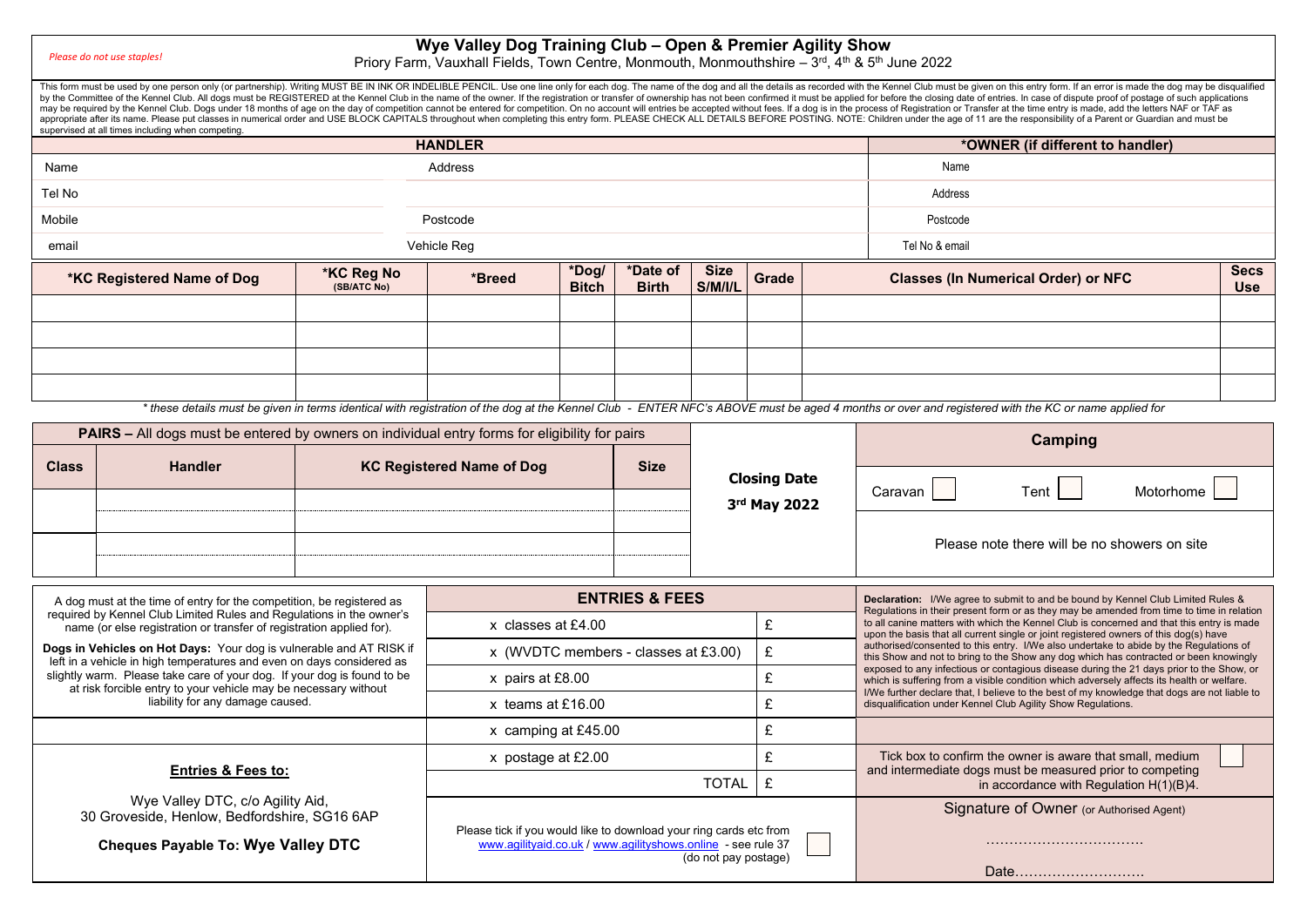# **Class 105 (Small) and 106 (Medium) - Crufts Team (Special)**

| Class No   | Captain                       |         | Team Name (must include KC Reg/Listed Club Name) |                    |
|------------|-------------------------------|---------|--------------------------------------------------|--------------------|
|            |                               |         |                                                  |                    |
|            |                               |         |                                                  |                    |
|            | <b>Registered Name of Dog</b> | Handler |                                                  | <b>Team Height</b> |
|            |                               |         |                                                  |                    |
|            |                               |         |                                                  |                    |
|            |                               |         |                                                  |                    |
|            |                               |         |                                                  |                    |
| Reserve 1: |                               |         |                                                  |                    |
| Reserve 2: |                               |         |                                                  |                    |

| Class No   | Captain                |         | Team Name (must include KC Reg/Listed Club Name) |                    |  |  |
|------------|------------------------|---------|--------------------------------------------------|--------------------|--|--|
|            |                        |         |                                                  |                    |  |  |
|            |                        |         |                                                  |                    |  |  |
|            | Registered Name of Dog | Handler |                                                  | <b>Team Height</b> |  |  |
|            |                        |         |                                                  |                    |  |  |
|            |                        |         |                                                  |                    |  |  |
|            |                        |         |                                                  |                    |  |  |
|            |                        |         |                                                  |                    |  |  |
| Reserve 1: |                        |         |                                                  |                    |  |  |
| Reserve 2: |                        |         |                                                  |                    |  |  |

### **Only dogs entered on the Team Entry Form will be allowed to run No alterations to Teams can be accepted after the closing date.**

N.B. teams entered in the Crufts event must be entered under the Club's KC registered/listed status name, and only registered/listed clubs may enter. All handlers must be members of that Club